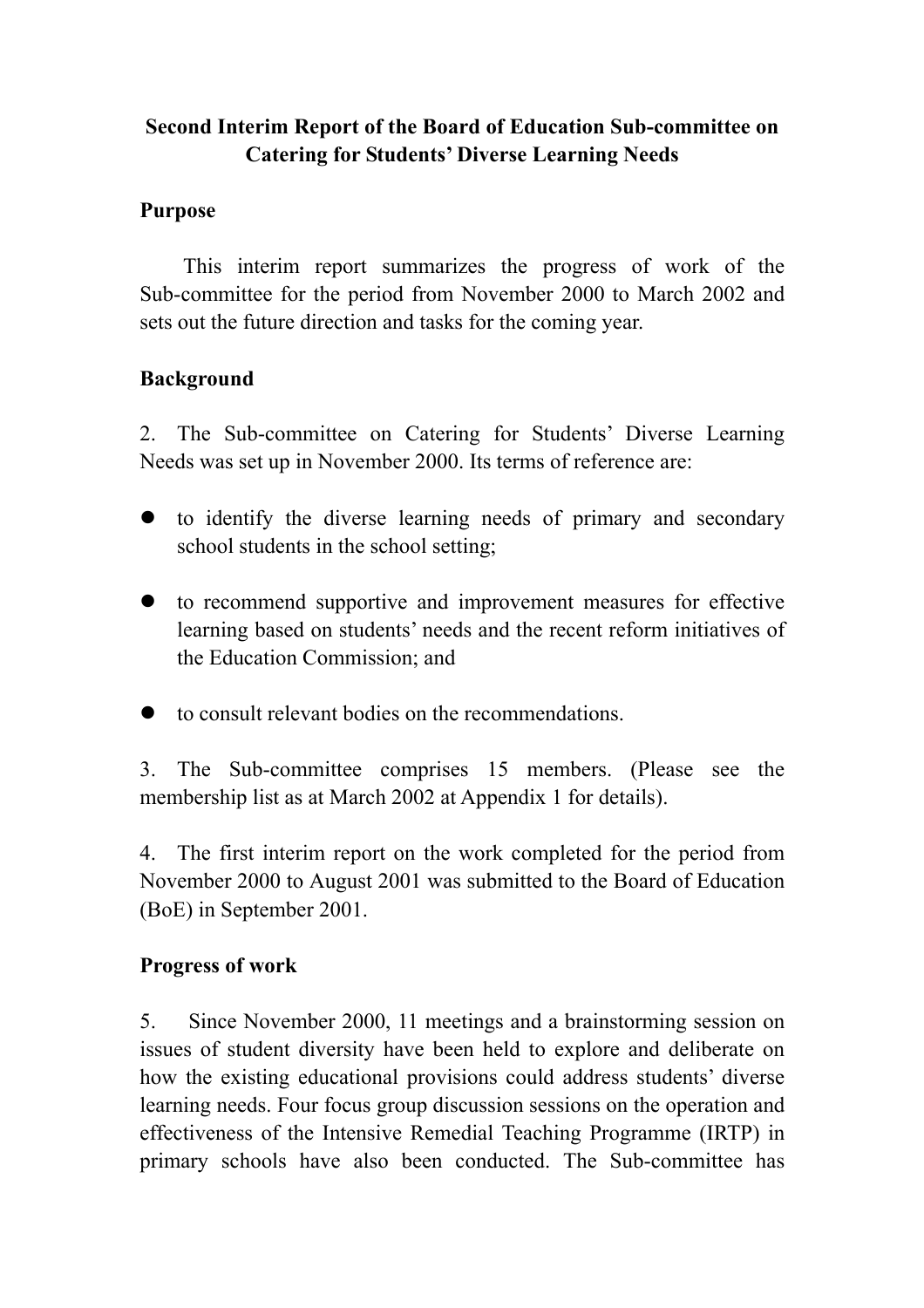visited the following areas of concern and made suggestions accordingly:

#### *Issues of student diversity*

6. Student diversity is a highly complicated issue with multi-faceted definitions, precipitated from ability, motivation, learning environment, curriculum choices, teacher capability, parental support and expectations of society etc. It should not be narrowly interpreted as academic attainment or IQ scores. All the time, our education system focuses predominantly on academic achievements with less concern for non-academic talents. Relatively less attention is paid to students' learning needs and difficulties in relation to the learning environments, teaching strategies and resource distribution. Besides, the local knowledge base of various teaching strategies/instructional models and their impact on students' learning is limited and the teaching force adopts different paces to embark on new strategies in addressing individual differences in the classroom. Hence, the Sub-committee saw the need to look into the effectiveness of the existing support programmes covering the less able and the gifted with respect to school policy, resource deployment and teaching strategies. This will help schools optimize the use of resources to launch a whole-school approach to catering for student diversity. At the same time, it was also noted that dissemination of "good practices" among schools can be meaningful only after evaluating their applicability with respect to the student profile, teacher capability and resource requirement. In the longer term, there is a need to strengthen the knowledge base on the conceptual framework for effective learning having regard to the existing system, teacher development and resource distribution.

7. The vision of education reform capitalizes on a diversified school system, lifelong learning and an inspiring learning environment for all learners. However, given the traditional instructional model and parental expectations, there needs a paradigm shift of the public on teaching and learning so as to actually accommodate students' diverse needs in avoiding losers. This is a formidable task for frontline educators in face of an exam-oriented curriculum which is restrictive in making learning creative and student-oriented. At the same time the Sub-committee has also noted from the findings in the Quality Assurance Inspection Annual Reports that more has yet to be achieved by schools in supporting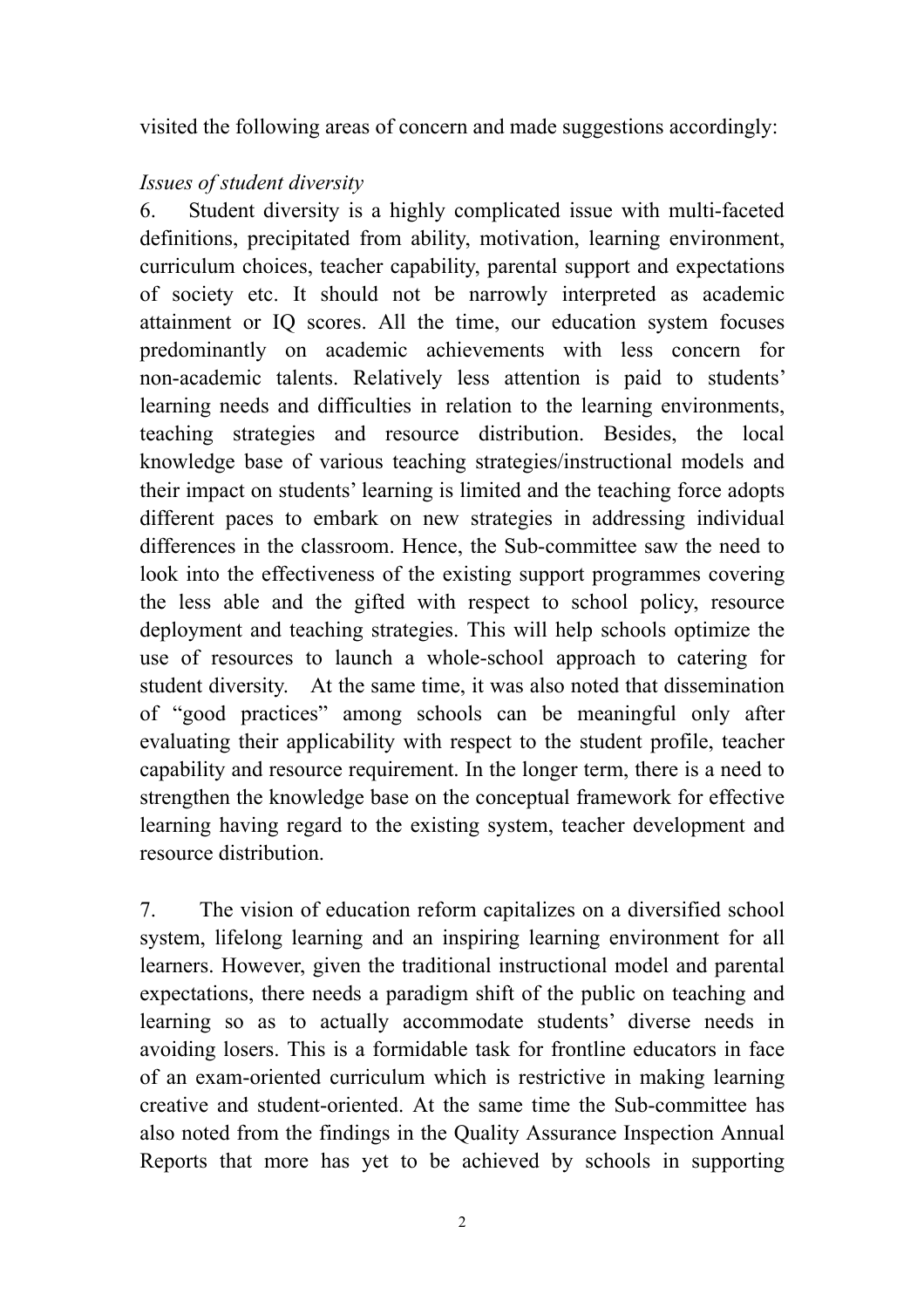students with Special Educational Needs (SEN). Having regard to the existing opportunities and constraints, the Sub-committee considered that one possible solution is to promote the self-advancement of individual students by introducing objective learning and multi-dimensional assessment geared to their specific needs within a timeframe. For implementation, this would mean timely identification of students' problems, flexible resource deployment and enhanced teacher training to equip our teachers for the purpose. Above all, there should be flexibility in the curriculum and schooling system to facilitate paced learning. The Sub-committee will continue to study these issues with a view to accommodating student diversity in the present education system amidst constraints and expectations.

8. The Sub-committee also noted that under the existing policy, an extensive range of support measures (Please see Appendix 2), guidelines, resource materials (Please see Appendix 3) and in-service teacher training activities ( Please see Appendix 4) had been provided by the Education Department (ED) to help schools develop their strategies in supporting students diversity including SEN. Amongst all these resource materials, the Sub-committee would like to draw members' attention to the "Teachers' Guide on Understanding and Helping Children with Special educational Needs" in which knowledge and experience have been turned into strategies for teachers in teaching students with SEN covering the disabled, the autistic, the dyslexic and the gifted. It would be most useful for the ED to strengthen its promotion campaigns to help teachers make the best use of these resources.

Recommendations:

- The ED to look at the effectiveness of the existing provisions supporting students' learning needs so as to optimize the utilization of resources.
- The ED to explore possibilities of re-deploying existing resources provided for schools to optimize their coverage and maximize cost-effectiveness.
- The ED to strengthen the knowledge base on effective learning through evaluation and disseminate good practices/strategies.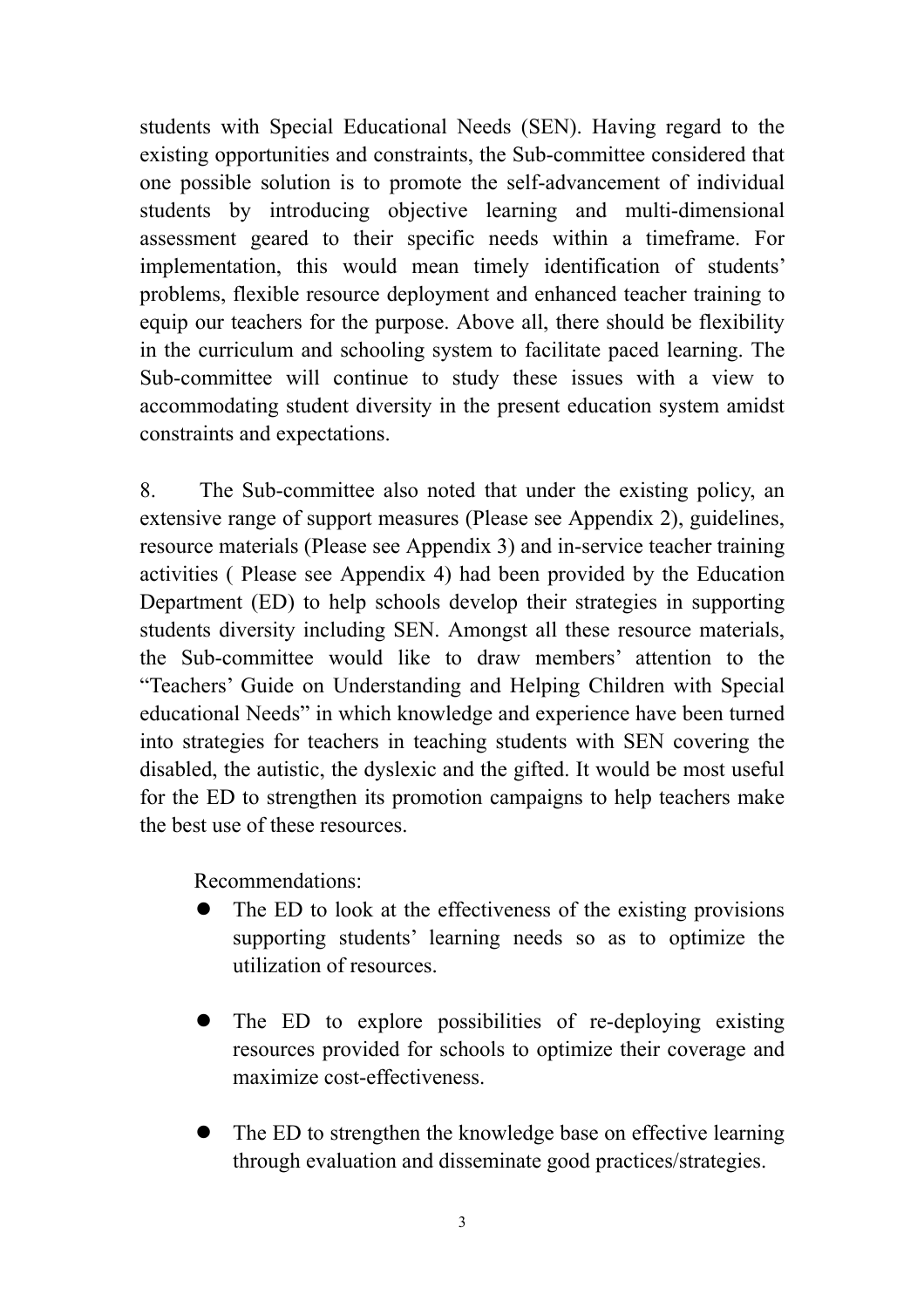The ED to find ways and means to help schools capitalize on the developed strategies and existing resource materials in meeting students' diverse learning needs.

#### *Intensive Remedial Teaching Programme in primary schools*

9. In the light of the colossal outlay for the Intensive Remedial Teaching Programme (IRTP) in primary schools, the Sub-committee has attached much attention to its operation, issues and future development. Four focus group discussion sessions attended by 21 school heads and 49 teachers on the operation and effectiveness of the IRTP in primary schools were conducted in March 2001. Subsequent views and suggestions in written form were also received from 49 participants. They were summarized in the first interim report. Important points include: the advantage of providing IRTP at P2 level in comparison to P3 in the past; clear and flexible criteria for selecting target students; promoting whole-school approach to IRTP; enhancing teacher training on differential learning and assessment; facilitating early identification of students' problems at P1 level for early remediation; and advice to parents on the current support services. This subsequently made the Sub-committee focus on early identification of students' problems and measures to help schools cater for students' SEN in more effective ways. To this effect, the Sub-committee saw the need to develop a comprehensive assessment tool for early identification and intervention and to step up teacher training on differential teaching and assessment in support of student diversity.

Recommendations:

- The ED to develop a teacher checklist with suggestions on intervention strategies for P1 students to facilitate early identification of students' problems and needs and timely remediation at school.
- The ED to strengthen future teacher training programmes/activities to help teachers understand and support students' diverse learning needs.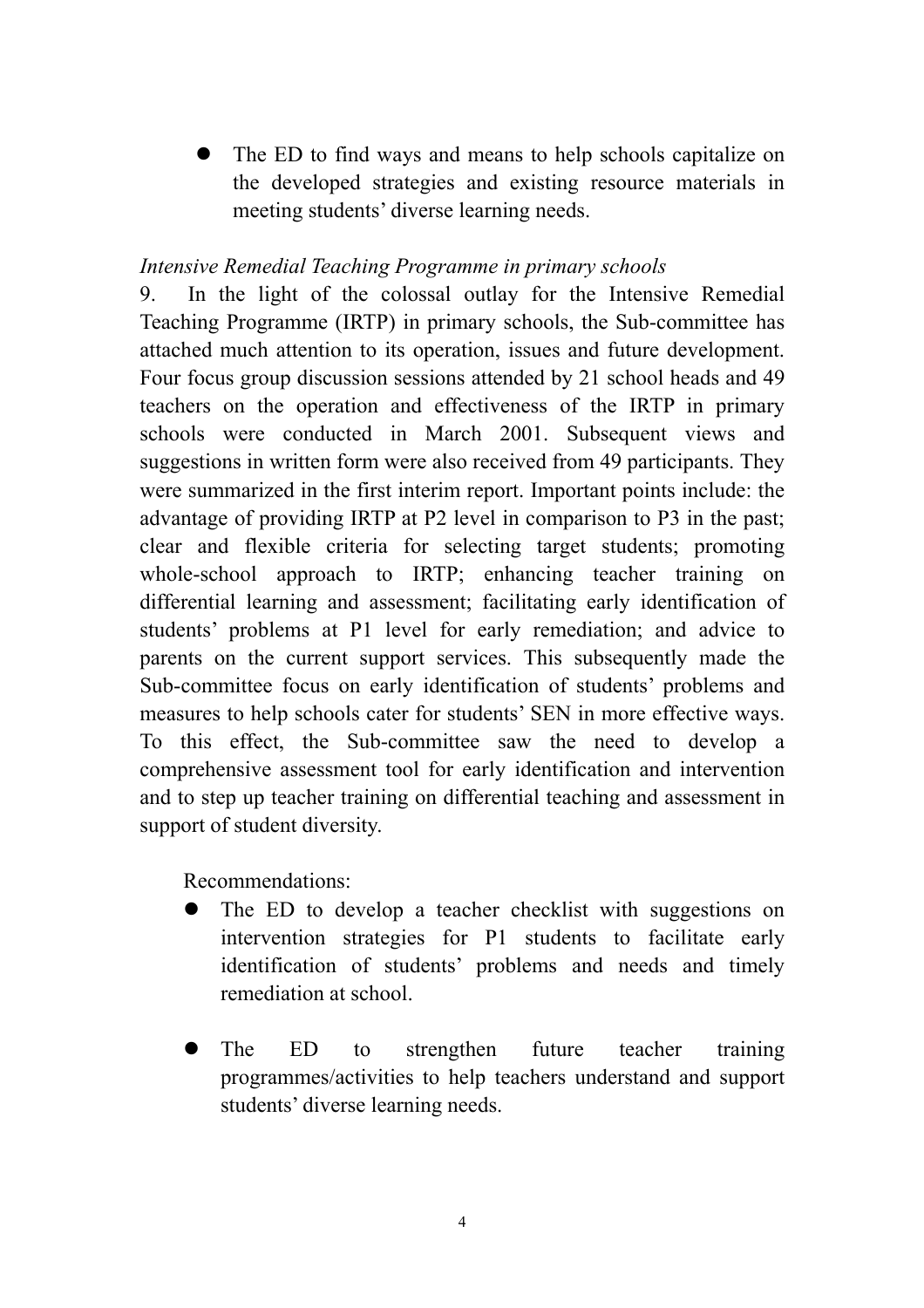# *Teacher checklist and remedial strategies for early identification and support at P1 level*

10. It is the consensus of the Sub-committee that early identification of students' learning needs is crucial in support of student diversity at school. To help teachers spot out children's learning needs including SEN for early intervention, the ED needs to produce a checklist for teachers of P1 students with suggestions on immediate remediation. This will enable the target children to receive support as early as possible thus avoiding further deterioration of their learning problems.

11. Different scopes of work in this respect have been proposed and deliberated making reference to overseas practices. It was agreed that the proposed checklist will be developed with due reference to the existing Observation Checklist for Teachers (OCT), and the development of the Basic Competence Assessment on the part of curriculum attainment. Emphasis will be put on intervention strategies and remedial packages to enable teachers to provide the target children with appropriate and immediate support prior to making referral to experts. After considering the expertise and resource requirement, the Sub-committee suggested that the ED should secure funds for the production of the checklist and the corresponding remedial packages. In this regard, the Sub-committee has accorded full confidence in the ED for the job in the light of its quality output in producing the "Teachers' Guide on Understanding and Helping Children with Special Educational Needs".

12. The proposal was presented to the BoE in March 2002 for endorsement. At the request of the BoE, the project was to be advanced by one year with the first draft of the deliverables ready for field-testing by November 2002. Subsequently, a time schedule and framework for the project have been drawn up and endorsed at the  $11<sup>th</sup>$  Sub-committee Meeting. The ED will set up a project team through internal re-deployment and with external consultancy support to launch the project and control the budget keeping the ceiling to a feasible minimum.

Recommendation:

The Sub-committee to set up a taskforce to oversee the project development.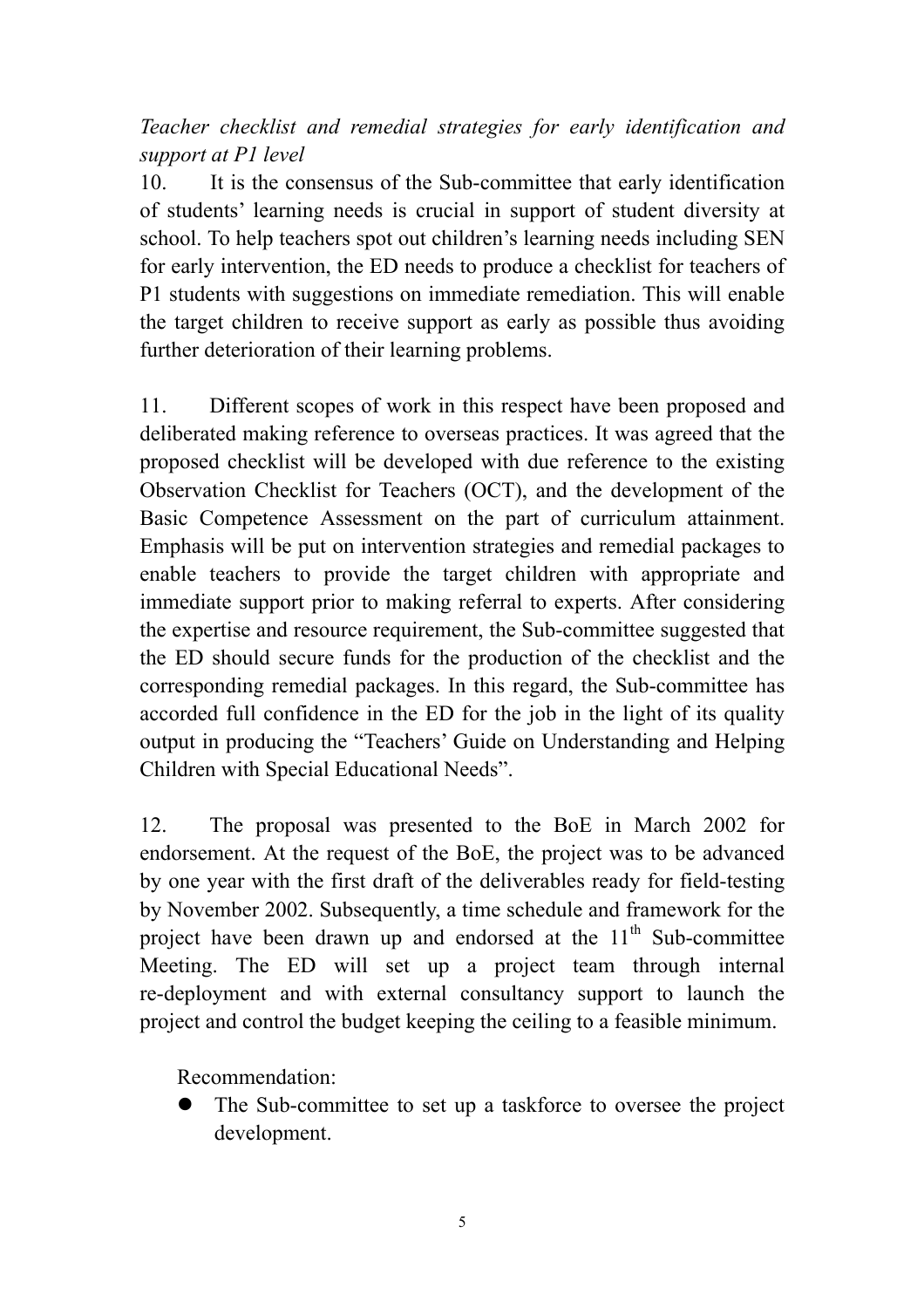*Assessment and referral of children with special educational needs* 

13. The Sub-committee has also studied the existing student assessment machineries and referral procedures for pre-primary children and primary students with Special Educational Needs (SEN) and suggested that such information should be clearly presented to facilitate public's access to the services. This is now represented in a flowchart showing clearly the sequence of referral under the existing assessment mechanism (Please see Appendix 5). In this connection, a chart indicating the follow-up support services provided by the ED has also been prepared (Please see Appendix 6). While such information has been channeled to all schools through the "Information Guide to Support Services for Students with Special Educational Needs in Ordinary Schools", it was suggested that a pamphlet should also be produced to convey the most important information to parents.

Recommendation:

The ED to produce a pamphlet to help parents to understand the referral procedures and the support services available.

#### *Role of parents in supporting children with SEN*

14. As immediate carers, parents are usually the first ones to spot their children's problems in development. The Sub-committee saw the need to promote parents' awareness of the prevailing learning problems of children as early as at pre-primary stage and provide them with easy access to professional advice and support. This will draw parents' attention to their children's health and learning conditions in pre-primary years so that they can seek timely help and enable them to make the best decision concerning primary school placement for their children. With the concerted efforts of the Parent Education Implementation Team, the Sub-committee considered it practicable to convey the key messages to parents through the Health Record Book produced by the Department of Health for parents with newborns. Subsequent liaison with the Department of Health has resulted in obtaining their kind consent to include the milestones in children's learning and cognitive development, with information on referral and support in the coming version of their Health Record Book. It is anticipated that the enriched version will be ready by 2003.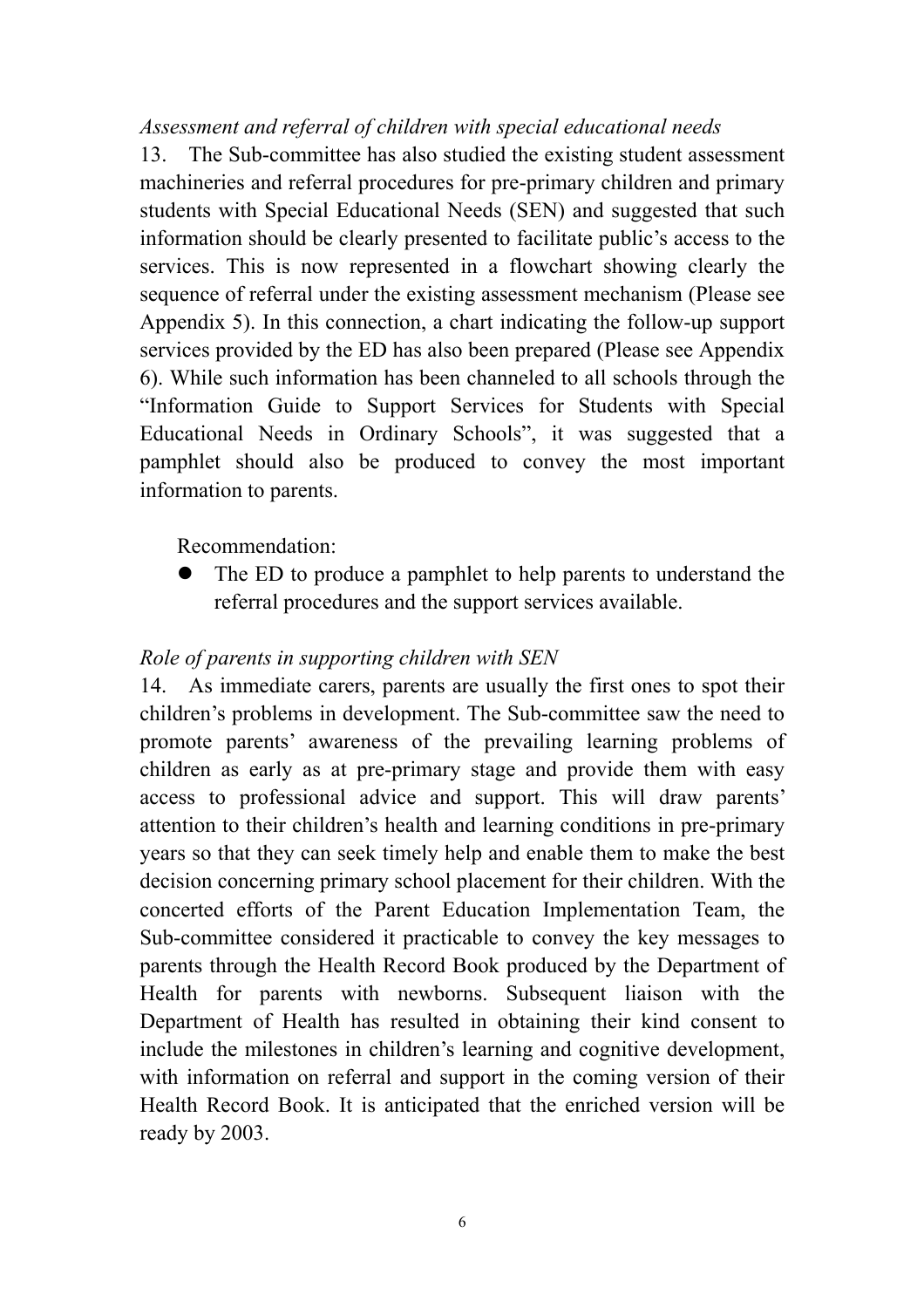15. In another development, the Sub-committee noted that some parents took no heed of professional advice on the school placement of their children with SEN. They might have misinterpreted the spirit of the Code of Practice in Education under the Disability Discrimination Ordinance and made unrealistic demands for their children's schooling. Such demands may undermine their children's learning and the progress of integrated education in local schools. Thus the Sub-Committee saw the need for the ED to devise a mechanism to balance the views between professionals and parents to safeguard the learning needs of the students. In the meantime, parent education could be strengthened in this aspect to provide parents with adequate and timely counseling on their children's educational needs and school placement.

Recommendations:

- The ED to work in collaboration with the Department of Health to include the additional information in the new version of the Health Record Book for parents. Such information should also reach the parents of primary and secondary students through the Student Health Service.
- The ED to continue to produce tips sheets for parents on handling children with SEN
- Parent education to be strengthened to help parents understand their children's problems and needs in early childhood and seek appropriate advice and support accordingly.
- The ED to explore more effective mechanisms to settle discrepancies between the views of professionals and parents on the child's educational needs including school placement

#### *Support for secondary schools in catering for student diversity*

16. With the reduction of the allocation bands from 5 to 3 for S1 places starting from the 2001/02 school year, it was anticipated that some schools would be admitting students with a wider range of abilities thus putting more pressure on teaching and student support. The Sub-committee expressed its deep concern to the Deputy Director of Education in May 2001 over the necessary support to the schools affected.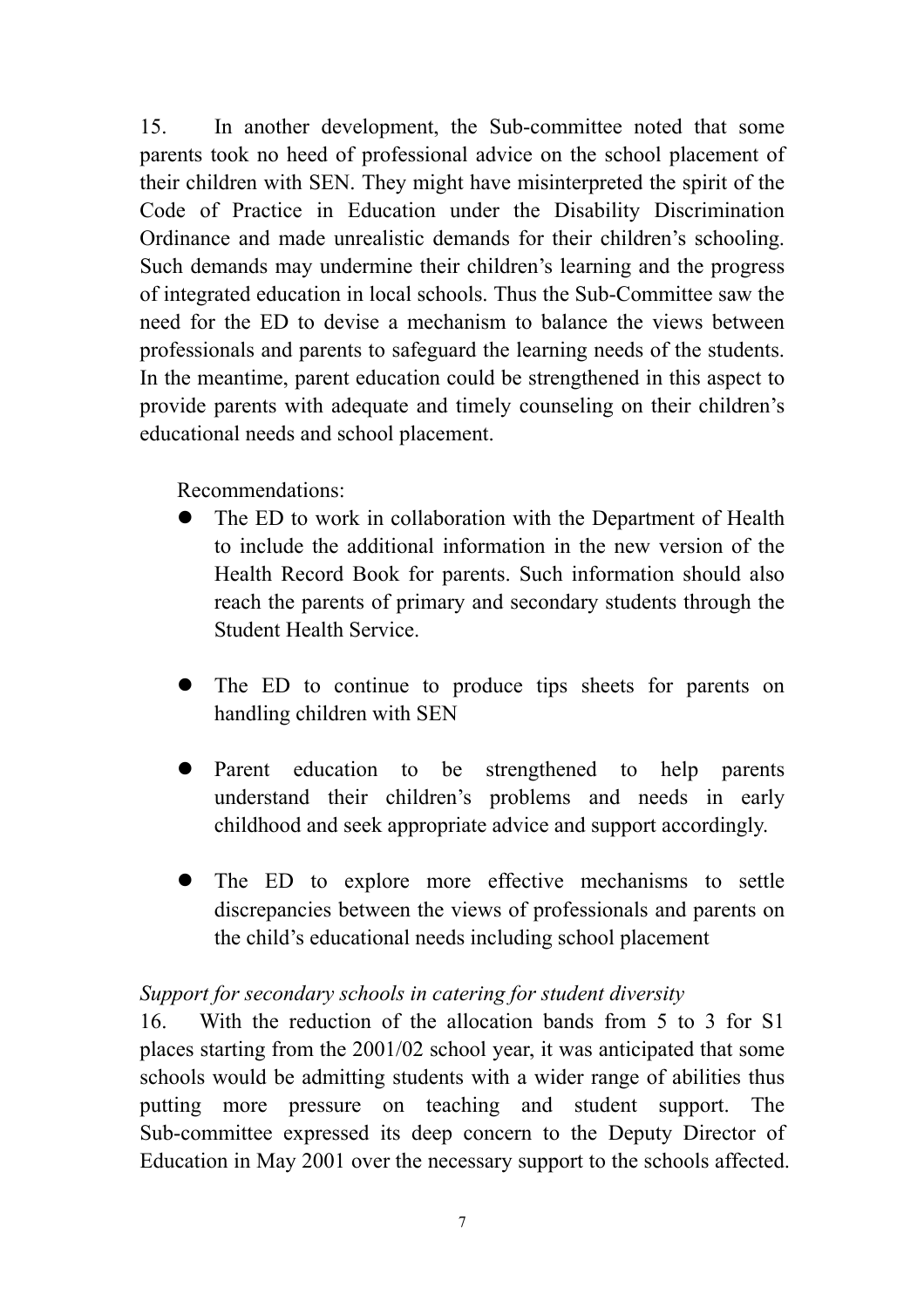The Sub-committee was assured that appropriate support ( Please see appendix 7) would be provided by the ED for the schools to handle possible problems in teaching and learning.

17. Subsequently, the Sub-committee noted that the resources under the School-based Remedial Support Programme (SBRSP) and the School-based Curriculum Tailoring Scheme (SBCTS) had also been adjusted to take into account the 2001/02 S1 student allocation profile. This has ensured that schools affected by the 3-band allocation in 2001/02 would receive extra resources in time. For the most affected schools, follow-up support has also been provided in the areas of curriculum tailoring and management of students by the Curriculum Development Institute and Regional Education Offices respectively. On top of that, students at risk from the most affected schools have been accorded priority to join the "Understanding Adolescence Project" launched by the Social Welfare Department. The project also helps teachers and parents handle students' problems in their transition to S1. It is essential that the ED should review the effects of these support measures in setting up long-term strategies in addressing schools' needs.

18. The Sub-committee will continue to explore the needs of the teachers in face of increased diversity of students' learning needs in the classroom. Insights and good practices generated from school projects and research studies on effective learning should be disseminated to schools for sharing and further exploration. Among other things, resource re-deployment, particularly for the SBRSP and SBCTS, and continuing teacher professional development are effective means to make schools more resourceful and versatile in catering for student diversity in future.

Recommendations:

- The ED to continue to monitor the impact of the 3-band allocation system on secondary schools, review the effects of the support measures and strengthen its support to schools accordingly.
- The ED to explore the possibility of re-deploying the existing resources for the SBRSP and SBCTS to optimize utilization and maximize cost-effectiveness.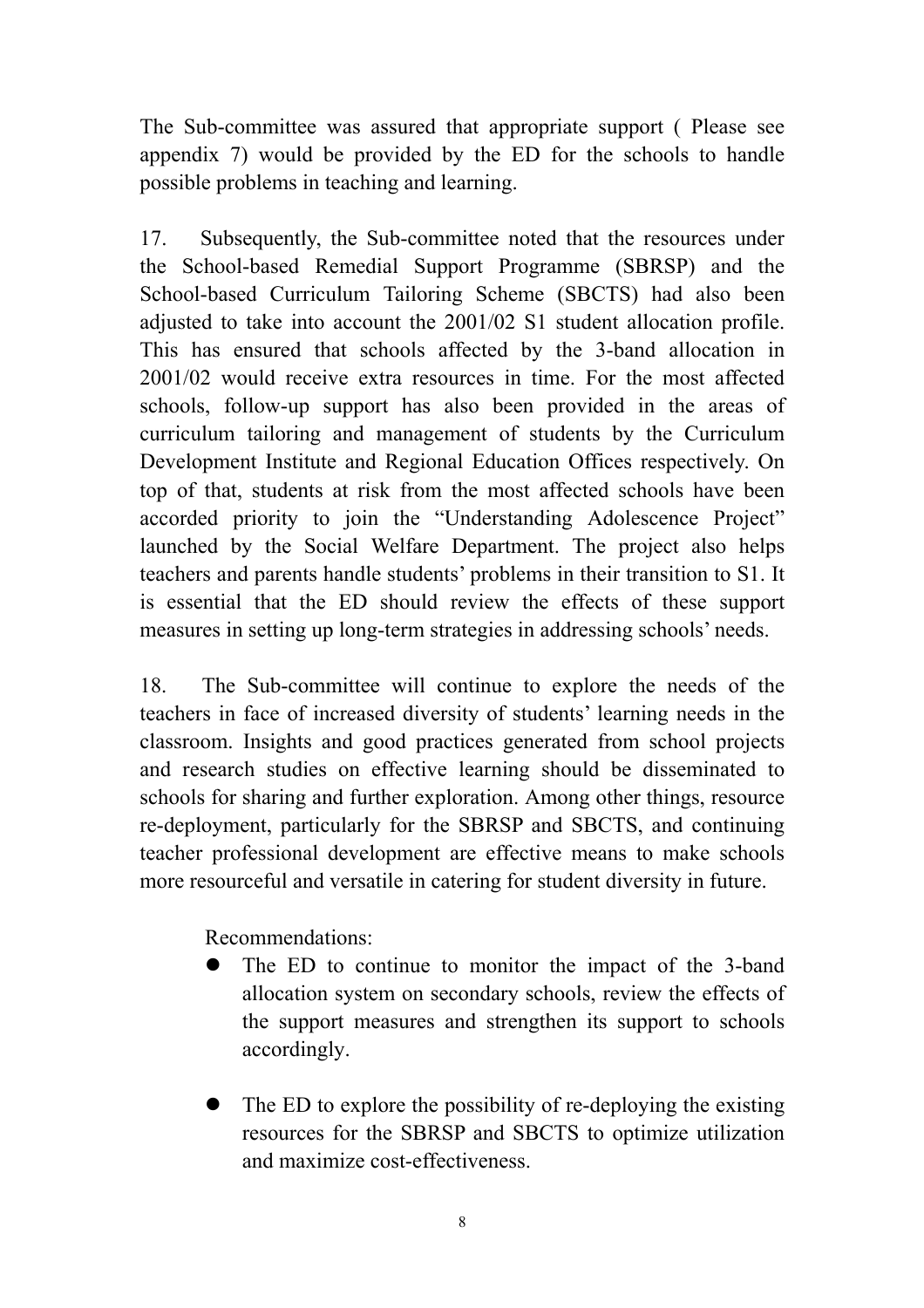The ED to identify good practices from the various student support programmes and research studies for dissemination to promote effective learning.

#### *Curriculum design and opportunities*

19. There is no doubt that the school curriculum has a strong impact on the mode of teaching and learning Students are all different in personality, cognitive and affective development, attitudinal and social maturity. They also vary in motivation, ability, learning style, aspiration, needs and interests. Actions to cater for student diversity do not necessarily narrow the gap between the "more able" and the "less able" students; rather, they tap and elicit students' potential so as to maximize the effects of learning. These strategies may include differential teaching and learning and appropriate modes of assessment. In this regard, the Sub-committee noted that the Curriculum Development Council had formulated proposals for curriculum reform and strategies on student-oriented learning and assessment. In this connection, the Sub-committee would like to see more concrete guidelines and exemplars available to help teachers to make adaptations of the broad curriculum framework in accommodating students' diverse needs ranging those from the less able to the gifted. This will require specific suggestions and samples to expand the coverage of the curriculum guides, thereby enabling teachers to plan their teaching and assessment in more efficient and effective ways.

20. The sub-committee also noted that the present school system which governs the repeater policy, student grouping and timetabling had put constraints on students' learning space and pace. It would be conducive to addressing student diversity if students could be allowed more flexibility in pursuing the different domains of the curriculum. Hence, there is a need to develop, on top of the core modules, other study programmes such as accelerated/enriched programmes for the gifted and extended programmes for the "less able".

21. To facilitate differential teaching, the Sub-committee has examined the feasibility of producing graded textbooks for students. After much deliberations, it was agreed that resource teaching materials of different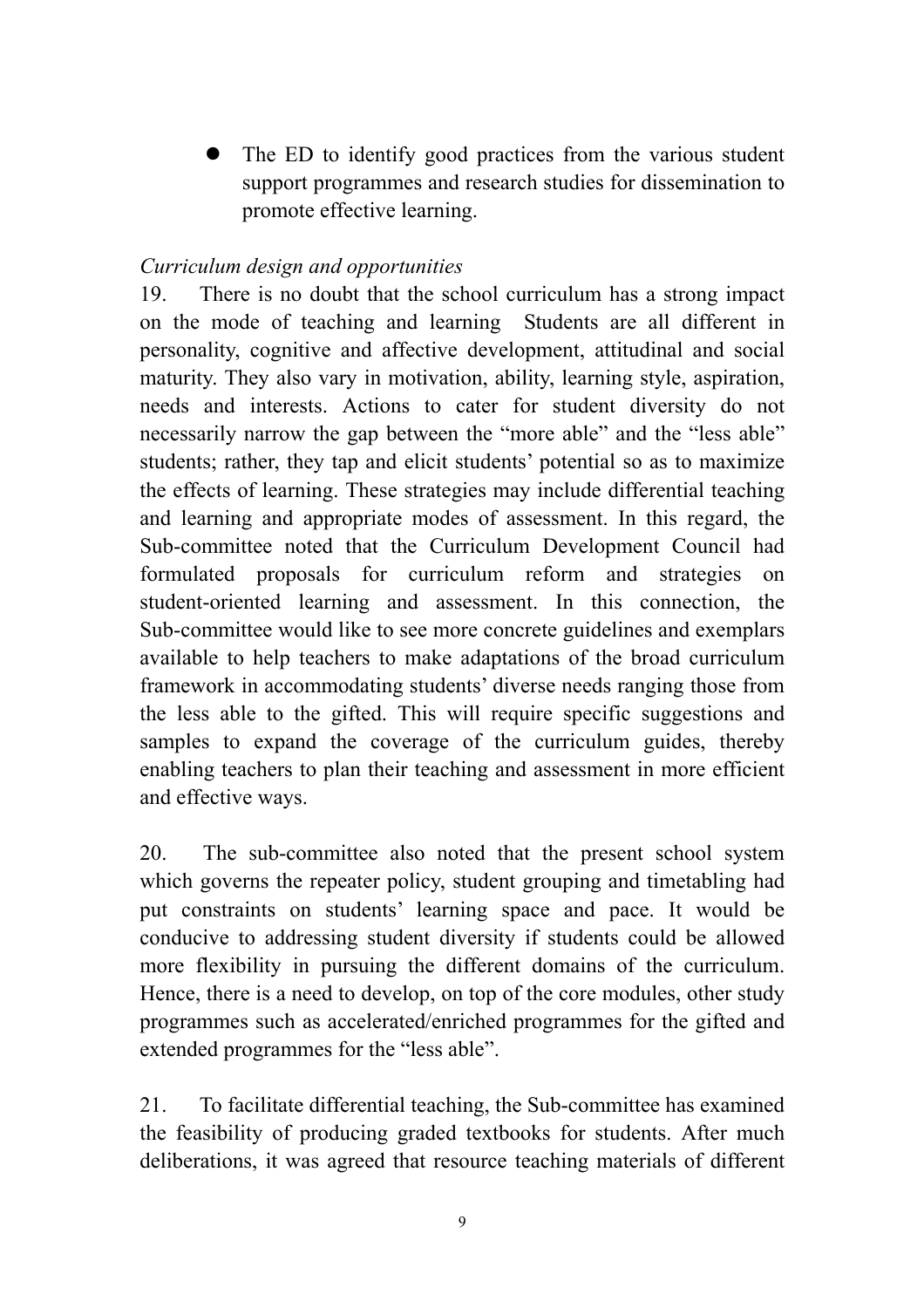levels of complexity and approaches could also serve the purpose without incurring additional expenses for parents.

22. As regards the needs and opportunities of the gifted, the Sub-committee was concerned about whether the existing provisions are sufficient to help these students advance their academic attainment and develop their multiple intelligences to the full. In this respect, flexibility in class grouping or subject setting and use of specifically designed curriculum materials were considered useful means to help students learn at a greater pace. At the same time, the existing guidelines on gifted education in the "Teachers' Guide on Understanding and Helping Children with Special Educational Needs" should be clearly communicated to schools to help them develop their strategies to promote student achievement and success.

23. The Sub-committee has also noticed that a myriad of curriculum resource materials to address different learning needs have been developed by the Curriculum Development Institute (CDI) over the years. The crux is how to ensure that teachers know the needs of their students and make the right choice of the materials to effect learning. To promote the use of these materials, the Sub-committee suggested that an inventory should be compiled for schools' easy reference based on the objectives and contents.

24. With a range of curriculum reform measures in the pipeline, the Sub-committee places high hopes on the new curriculum framework in providing space and flexibility for teachers to address the learning needs of their students. Insights and good practices from the research projects on catering for individual differences should be disseminated to all schools for adaptation and further development.

Recommendations:

The ED to produce concrete guidelines and samples to help teachers make adaptations of the curriculum guides in planning teaching strategies and learning tasks for the "less able" and the gifted.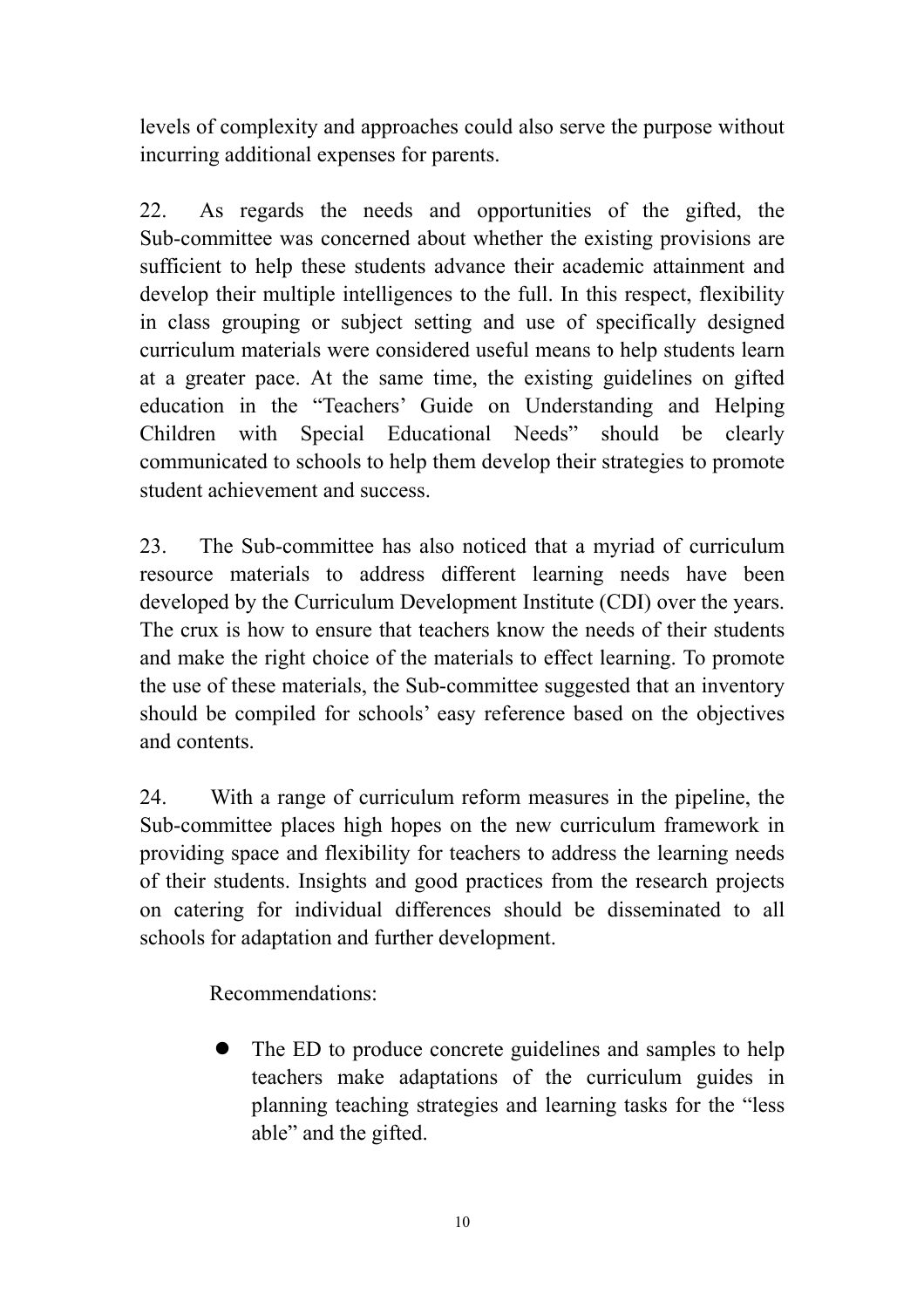- The ED to explore specific curriculum design of accelerated /enriched programmes for the gifted and extended programmes for the less able in primary and secondary schooling.
- The ED to review the parameters within the school system such as repeater policy, student grouping and time-tabling in primary and secondary schooling etc. so as to dovetail with curriculum reform initiatives in meeting individual students' needs.
- The ED to compile an up-to-date inventory of the curriculum resource materials developed over the years on effective learning to help schools make the best use of these materials.
- The ED to help teachers understand the curriculum opportunities and strategies in catering for student diversity through thorough deliberations of the curriculum guides and dissemination of insights and good practices generated from research projects.
- The ED to step up school networking to share good practices and facilitate action research on effective learning.

#### *Capability and role of our teachers*

25. The traits, knowledge and beliefs of teachers are crucial factors in effecting changes in the learning classroom. With increasing student diversity in mainstream schools, the traditional pedagogical skills are inadequate to address students' varied abilities and needs. Hence, the existing teaching force requires top-up training to make learning student-oriented, capitalizing on curricular opportunities, information technology, project learning and collaborative teaching. In this regard, the teacher training institutes have an important role to play in equipping our teachers. There is a pressing need to establish the requisites for teacher qualification in enhancing the role and capability of our future teachers. This should be properly addressed through both the pre-service and in-service teacher education programmes.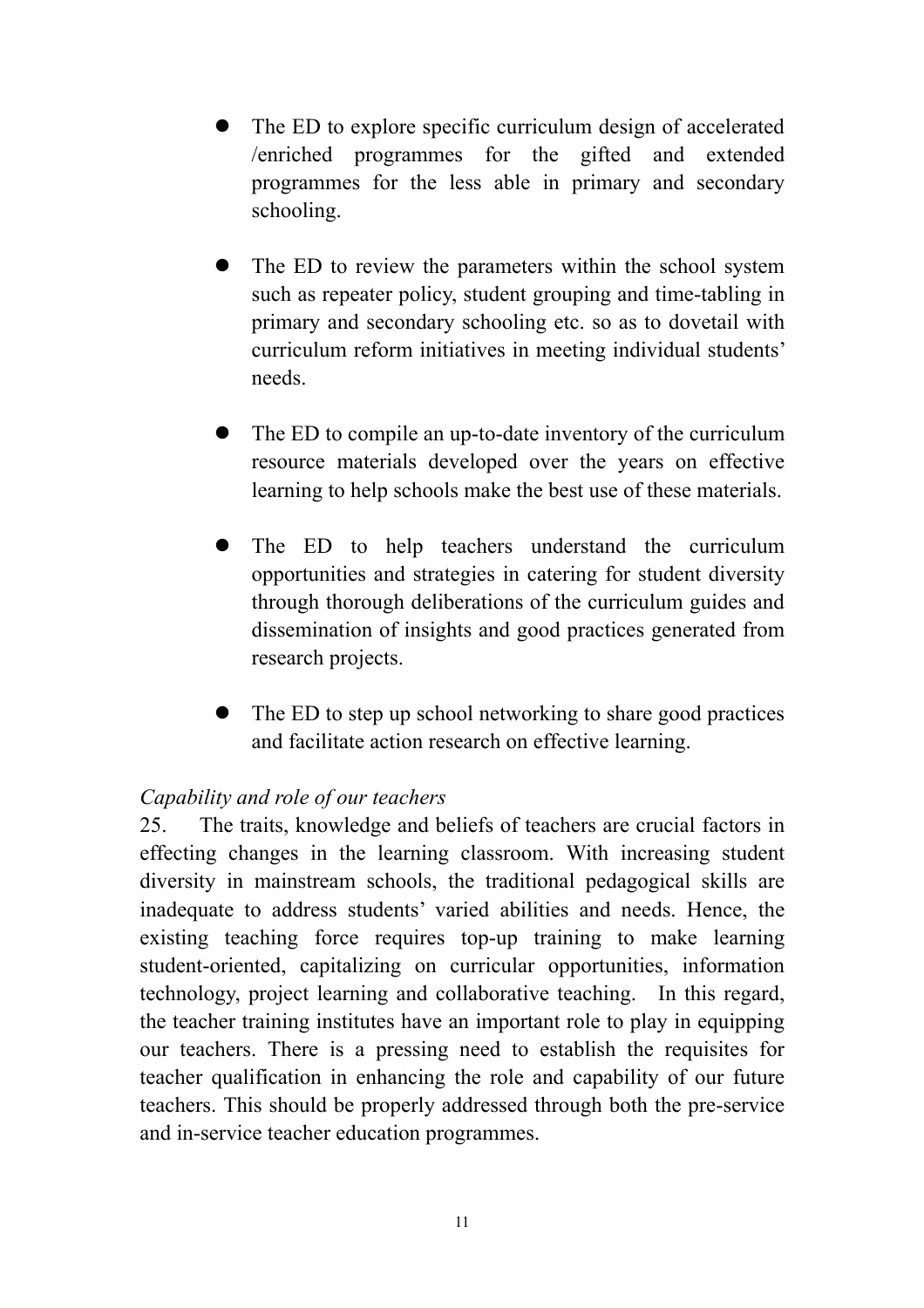26. Alongside the continuing professional development of our teachers in facilitating differential learning, there should be a concurrent change in the school culture which induces the school to own a clear policy for student diversity. Only with such a policy and the agreed procedures to implement it will teachers find the space and direction to make teaching and learning student-oriented and effective. Hence, the Sub-committee saw the need to empower our teachers through system/culture change of the school in making our schools a learning organization, versatile and competent in addressing students' diverse learning needs.

Recommendations:

- The ED to work closely with ACTEQ on the issues of teacher development particularly in the areas of catering for students' SEN.
- The ED to explore incentives for teachers to promote their engagement in continuing professional development in support of student diversity.
- The ED to provide schools with formal guidelines on drawing up a whole-school-approach policy with clear procedures to cater for student diversity. These guidelines should be incorporated in the School Administration Guide for schools.

#### **Tasks for the coming year**

*Overseeing the production of the teacher checklist for P1 pupils and facilitating revision of the health record book for parents* 

27. The Sub-committee will continue to oversee the progress of work on the production of the checklist and its launching. It will also liaise with the Department of Health and the Parent Education Implementation Team to facilitate the revision of the health record book for parents and its subsequent dissemination.

#### *Looking into the effectiveness of the existing support measures*

28.For maximizing the effects of the existing support measures, the Sub-committee will look at their perceived effectiveness and issues. The objective is to generate insights for planning future goals and strategies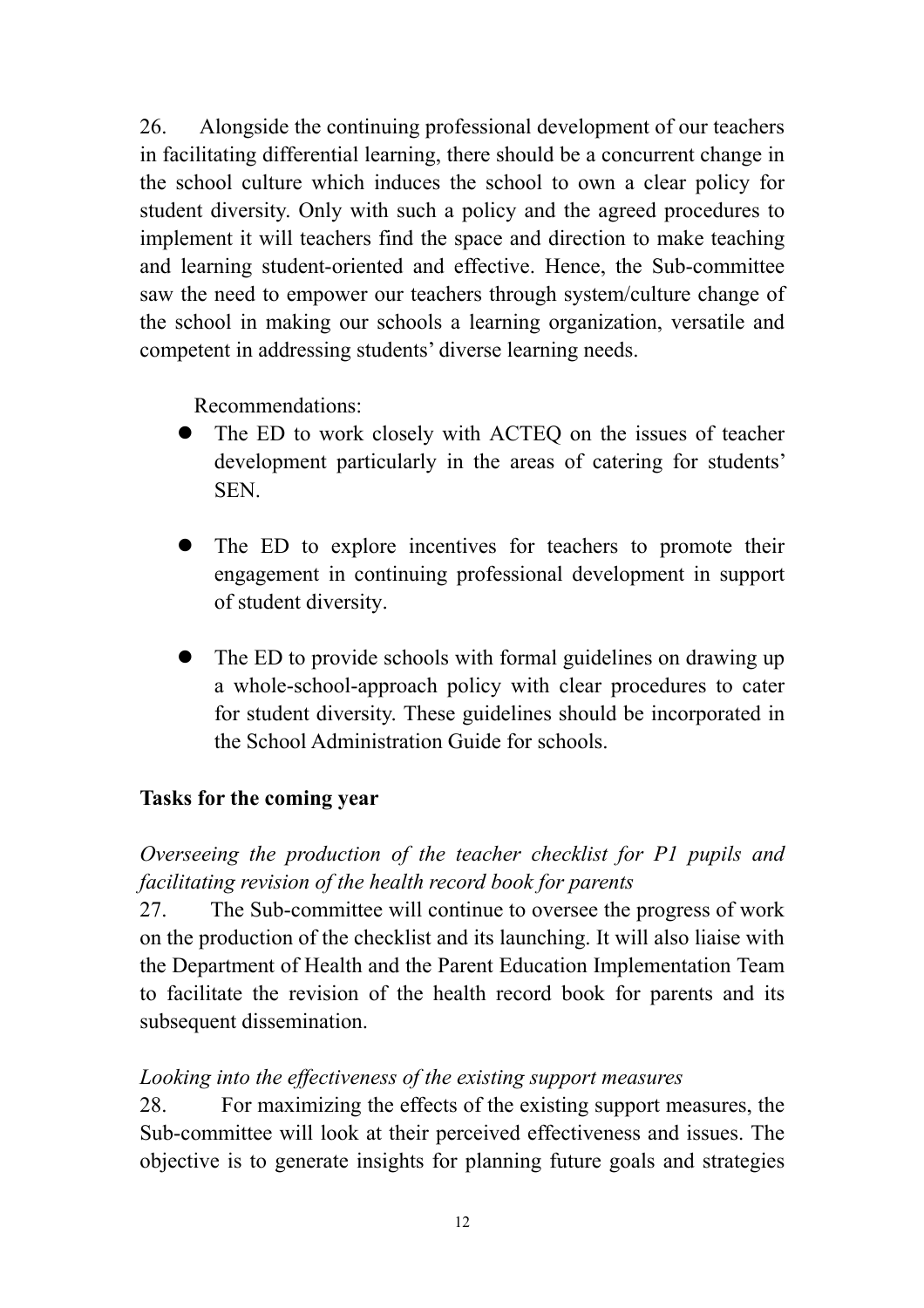for student diversity having regard to the available resources and students' imminent needs.

## *Exploring possibilities of re-deploying existing resources to schools to maximize the cost-effectiveness*

29. A whole-school approach to catering for student diversity should be the fundamental school policy to avoid overlapping or compartmentalization of resources and efforts. The Sub-committee will look into the existing provisions (Please see Appendix 2) and make suggestions accordingly. This will help schools merge related programmes together thus extending their function and coverage, and increasing the cost-effectiveness.

#### **Issues of Concern**

#### *Teacher training and development*

30. There is no mistaking that continuing professional development of teachers is the gateway to a high functioning teaching force in support of student diversity. In pursuance of the education reform initiatives on teacher education, emphasis should be put on curriculum design, collaborative teaching, developing students' multiple intelligence and multi-dimensional student assessment. It was noted that the ED is working closely with ACTEQ, tertiary institutions and other relevant parties together on the policies and strategies for the continuing development of school principals and teachers. The Sub-committee will be pleased to contribute its insights and ideas where necessary.

#### *Space and opportunities for students with diverse learning needs*

31. With all the curriculum initiatives underway, it is important that schools know how to translate these initiatives into concrete frameworks and practices, hereby generating a continuum of learning domains and activities geared to students' diverse needs. Resource teaching materials of different levels of achievement and self-learning packages are worth pursuing to support paced learning and differential student assessment. With such materials at hand, teachers will find differential teaching practicable and effective.

32 To facilitate students to learn at different paces and tap the resources so required, the Sub-committee would like to see how the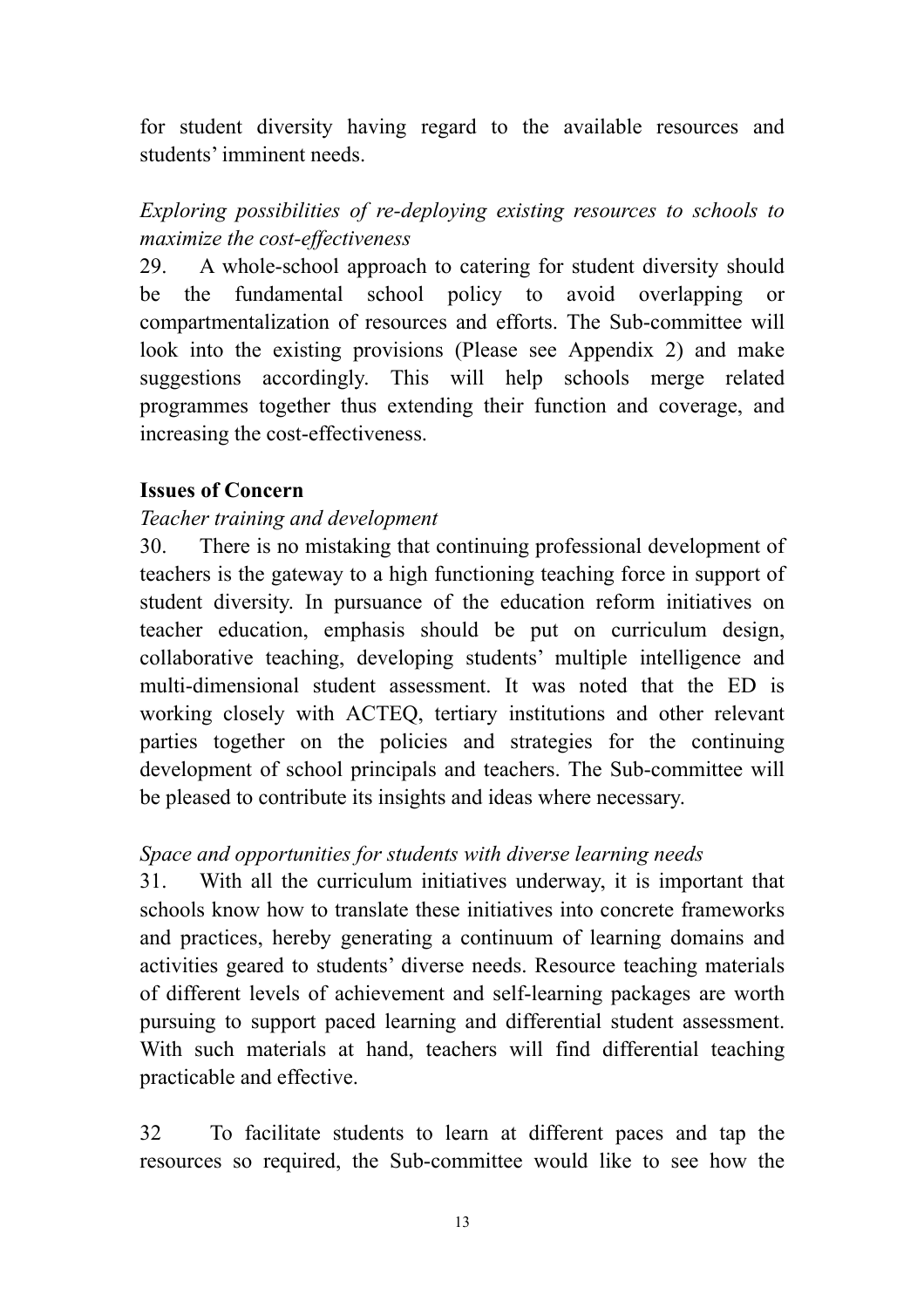school system can become more flexible to generate space and opportunities in promoting students' self-advancement.

#### **Advice sought**

33. Members of BoE are requested to note the progress of the Sub-committee and endorse the recommendations made in this second interim report.

Board of Education Sub-committee on Catering for Students' Diverse Learning Needs April 2002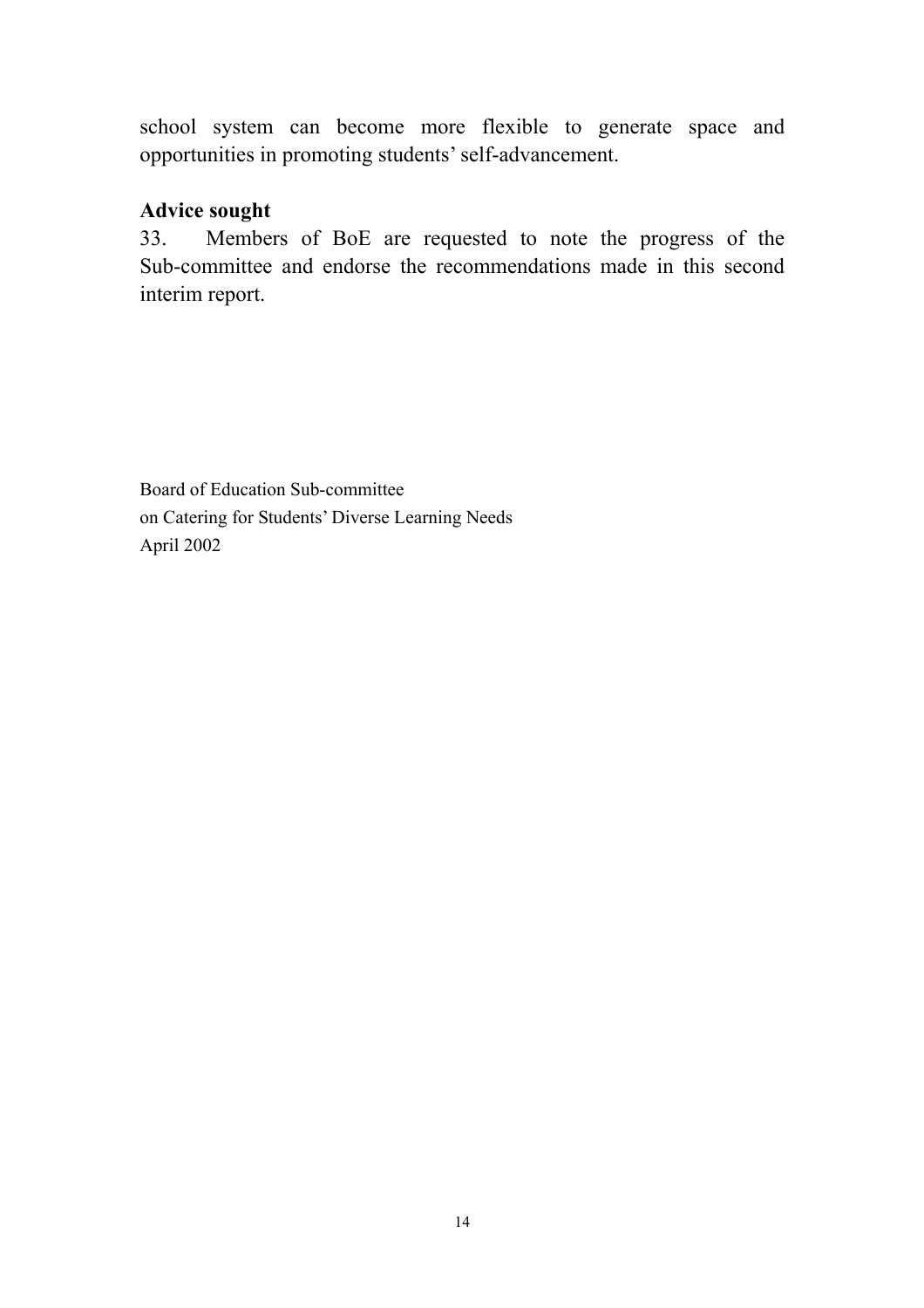# **Member List of the Board of Education Sub-committee on Catering for Students' Diverse Learning Needs**

| Post          | <b>Name</b>                | Organization | <b>Period</b> |                 |     |          |
|---------------|----------------------------|--------------|---------------|-----------------|-----|----------|
| Chairman      | Mr. Stephen C Y HUI, 許俊炎先生 | <b>BoE</b>   | From:         | <b>Nov 2000</b> | To: | To date  |
|               | Mr. CHIU Chi-shing, 趙志成先生  | <b>BoE</b>   | From:         | <b>Nov 2000</b> | To: | To date  |
|               | Mr. FUNG Man-ching, 馮文正先生  | <b>BoE</b>   | From:         | <b>Nov 2000</b> | To: | To date  |
|               | Ms. LAU Seung-man, 劉湘文女士   | <b>BoE</b>   | From:         | <b>Nov 2000</b> | To: | To date  |
|               | Dr. Simon LEUNG, 梁民安博士     | <b>BoE</b>   | From:         | <b>Nov 2000</b> | To: | To date  |
|               | Mr. Isaac P H TSE, 謝伯開先生   | <b>BoE</b>   | From:         | <b>Nov 2000</b> | To: | To date  |
|               | Dr. Veronica WONG, 黃蕙吟博士   | <b>OMEP</b>  | From:         | <b>Nov 2000</b> | To: | To date  |
| Member        | Dr. Vivian HEUNG, 香煥琼博士    | <b>HKIEd</b> | From:         | Dec 2000        | To: | To date  |
|               | Dr. Catherine LAM, 藍芷芊醫生   | DH           | From:         | <b>Nov 2000</b> | To: | To date  |
|               | Mr. Helios K C LAU,劉家祖先生   | <b>SWD</b>   | From:         | Apr 2001        | To: | To date  |
|               | Mrs. Betty IP, 葉曾翠<br>女士   | <b>ED</b>    | From:         | <b>Nov 2000</b> | To: | To date  |
|               | Mr. CHING Kwok-chu, 程國柱先生  | <b>ED</b>    | From:         | <b>Nov 2000</b> | To: | Jan 2001 |
|               |                            |              | From:         | Dec 2001        | To: | To date  |
|               | Mr. Simon THAM, 譚兆明先生      | <b>ED</b>    | From:         | <b>Nov 2000</b> | To: | To date  |
| Secretary     | Mr. Francis YU, 余成業先生      | <b>ED</b>    | From:         | <b>Nov 2000</b> | To: | Apr 2001 |
|               |                            |              | From:         | Oct 2001        | To: | To date  |
| In attendance | Ms. Eileen LAM, 林嬪女士       | <b>ED</b>    | From:         | Apr 2001        | To: | To date  |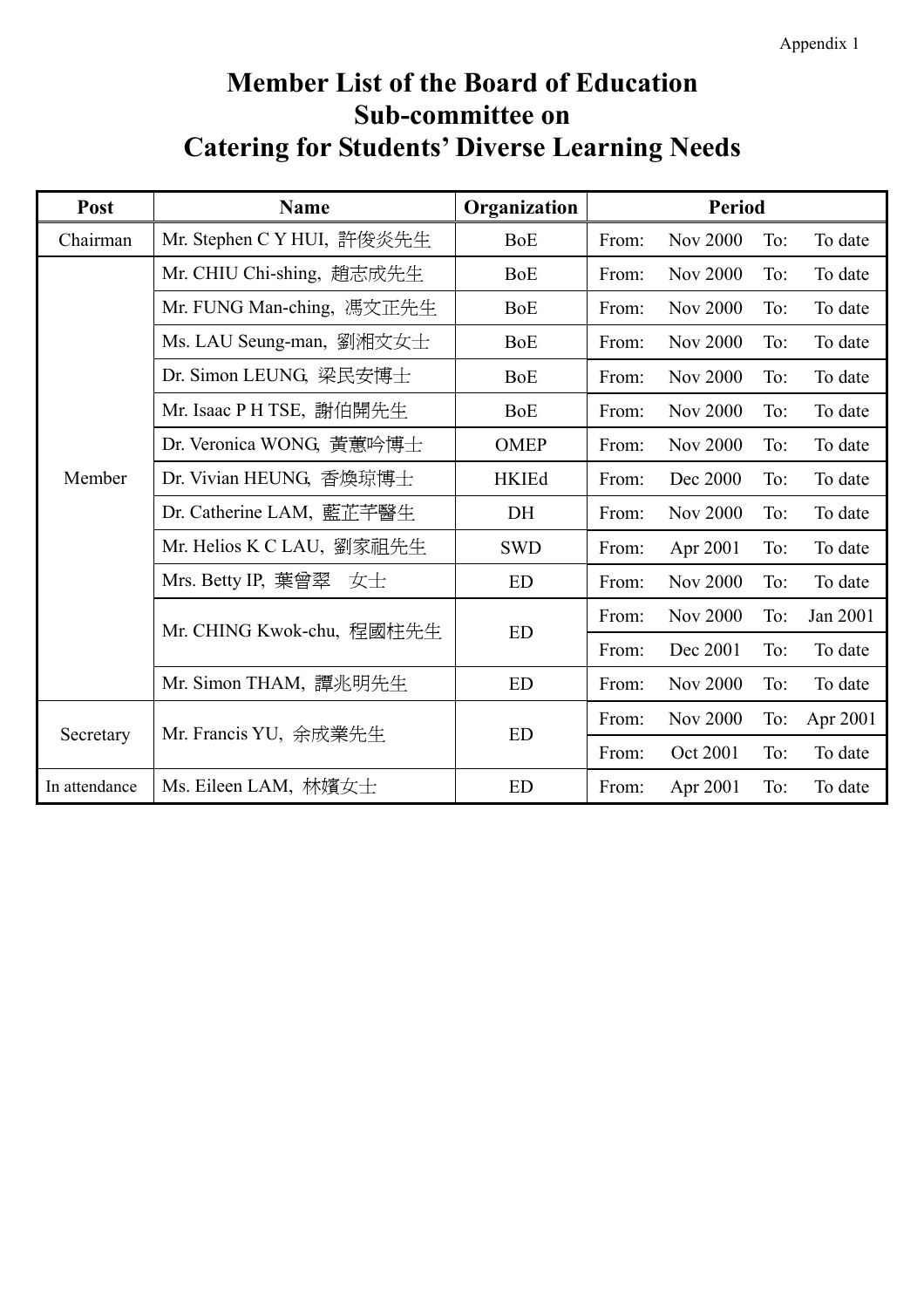# **Provision of school-based support(**校本支援**)**

|              | <b>IRTP</b>                      | IE                          | *VI/HI Class                | OR                                           | <b>SBRSP</b>        | <b>SBCTS</b>            | Remedial           |
|--------------|----------------------------------|-----------------------------|-----------------------------|----------------------------------------------|---------------------|-------------------------|--------------------|
|              | <b>Intensive Remedial</b>        | <b>Integrated Education</b> | <b>Special Education</b>    | <b>Ordinary Remedial</b>                     | School-based        | School-based            | Teaching in        |
|              | <b>Teaching Programme</b>        | (融合教育)                      | Classes for                 | Teaching in Primary                          | Remedial            | Curriculum              | Secondary          |
|              | in Primary Schools               |                             | Visually-Impaired           | Schools                                      | Support             | <b>Tailoring Scheme</b> | Schools            |
|              | (小學加強輔導教                         |                             | /Hearing-Impaired           | (小學普通輔導教學)                                   | Programme           | (校本課程剪裁                 | (中學輔導教學)           |
|              |                                  |                             | Children                    |                                              | (以學校爲本位             | 計劃)                     |                    |
|              | 學計劃)                             |                             | (弱視及弱聽班)                    |                                              | 的輔導計劃)              |                         |                    |
| Provision    | $8-15$ students $(1 \text{ CM})$ | $5 - 7(1 CM)$               | 15 students per VI          | 2 additional teachers for                    | Intake of bottom    | Intake of at least 2    | 2 GM for remedial  |
|              |                                  | 8 or more (1CM plus         | class                       | every 24-class school                        | 10% students        | classes of bottom       | teaching in        |
|              |                                  | l learning support          | $(1 \text{ CM})$            | and 3 additional teachers (teacher : student |                     | $20\%$ of               | Chinese and        |
|              |                                  | assignment(LSA))            | 10 students per HI          | for every 30-class school ratio:             |                     | territory-wide S1       | English for S1-S3  |
|              |                                  |                             | class                       |                                              | $1:75$ at S1        | students                | classes            |
|              |                                  |                             | $(1 \text{ CM})$            |                                              | 1:100 at S2 $&$ S3) |                         | 1GM and 2CM for    |
|              |                                  |                             |                             |                                              |                     |                         | other subjects and |
|              |                                  |                             |                             |                                              |                     |                         | guidance support   |
| Total places | 11,595 (773 IRTPs in             | 395 (66 programmes,         | 90 VI (45 in sec sch.       | All students in need of                      | Around 20,000       | 147 secondary           | All students in    |
| provided     | 441 schools)                     | 21 in secondary             | and 45 in pri sch)          | remedial support are                         |                     | schools provided        | need of remedial   |
|              |                                  | schools and 45 in           | 30 HI (20 in sec sch        | covered                                      |                     | with support of         | support are        |
|              |                                  | primary schools)            | and 10 in pri sch)          |                                              |                     | <b>CDI</b>              | covered            |
| Additional   | 773 CM                           | 63 CM & 28 LSA              | 9 CM                        |                                              | 192 CM              | 110<br><b>GM</b>        |                    |
| teachers     |                                  |                             |                             |                                              |                     |                         |                    |
| Non-         | \$7,200 for each new             | $$50,000$ for each new      |                             |                                              |                     |                         |                    |
| recurrent    | <b>IRTP</b>                      | programme                   |                             |                                              |                     |                         |                    |
| grant        |                                  |                             |                             |                                              |                     |                         |                    |
| Recurrent    | $(a)$ \$6,581 per                | \$989 per student p.a.      | $(a)$ \$12,400 per class in |                                              | \$15,231 for each   |                         |                    |
| grant        | in<br>programme                  |                             | sec sch.                    |                                              | programme           |                         |                    |
|              | aided schools                    |                             | $(b)$ \$5,600 per class in  |                                              |                     |                         |                    |
|              | $(b)$ \$5,600 $per$              |                             | pri sch.                    |                                              |                     |                         |                    |
|              | programme in govt.               |                             |                             |                                              |                     |                         |                    |
|              | schools                          |                             |                             |                                              |                     |                         |                    |

\*To be phased out. VI class will be phased out by 07/08, and VH class by 03/04.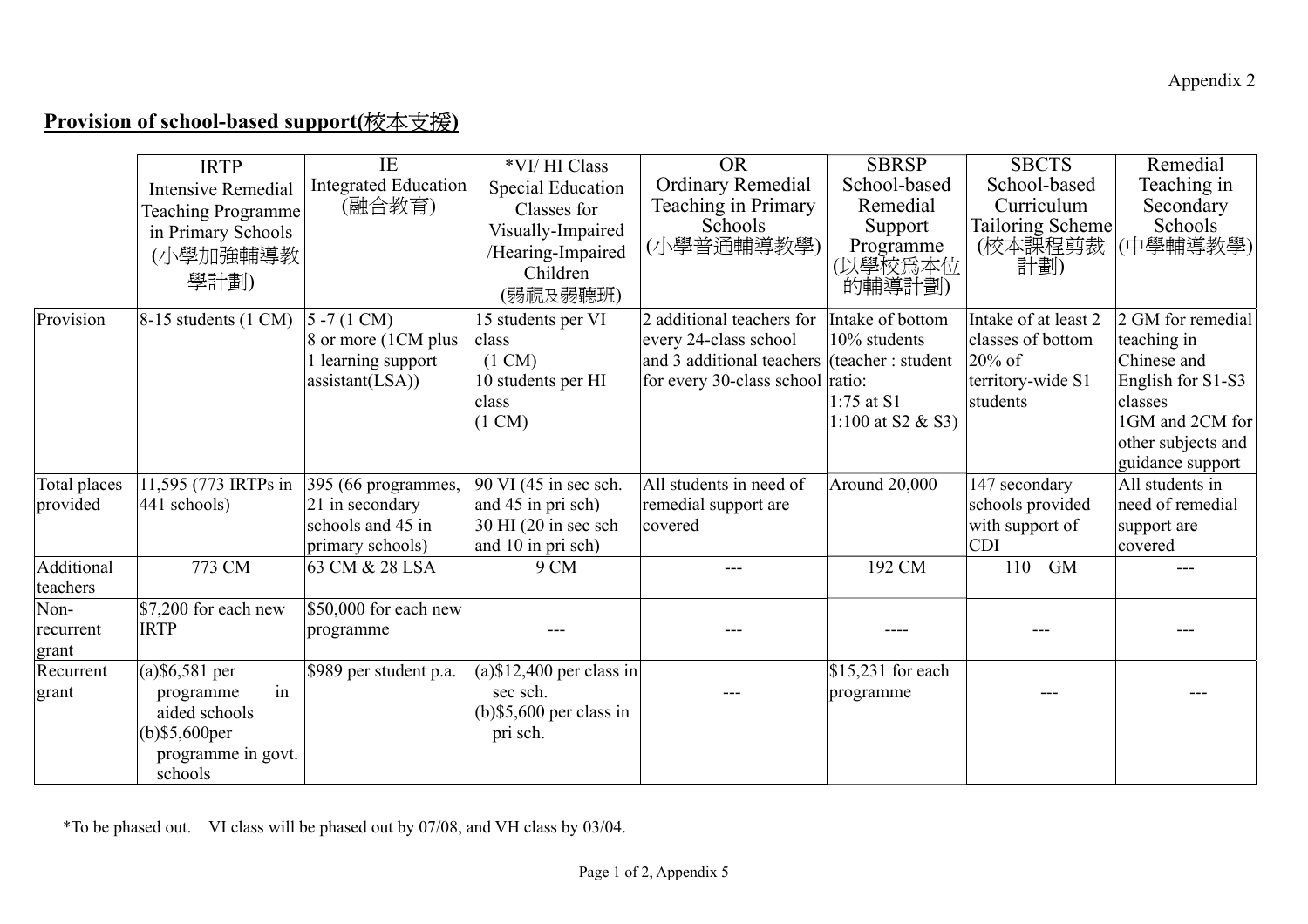## **Top-up Fund (**增補基金**) &**

# **Special Education Needs Incidental Charges Grant (**為有特殊教育需要的學生而設 的雜項費用津貼**)**

|                          | Top-up Fund For procurement of special furniture and equipment or carrying out minor<br>conversion works for students with disabilities in mainstream schools. 15<br>applications were processed with funds applied ranging from \$5,000 to \$160,000.<br>Total requirement: \$650,000 in 2001/02           |
|--------------------------|-------------------------------------------------------------------------------------------------------------------------------------------------------------------------------------------------------------------------------------------------------------------------------------------------------------|
| <b>SEN</b><br>Incidental | For primary and secondary disabled students (not IE or IRTP students) who fall in<br>the categories of physical handicap, visual impairment, hearing impairment and<br>Charges Grant autism/mental handicap. \$692 per student p.a. Total requirement of 2001/02 is<br>$\text{$}50.31M$ . for 452 students. |

### **Capacity Enhancement Grant (**學校發展津貼**)**

| Primary   | 1-18 classes    | 19 or more classes |
|-----------|-----------------|--------------------|
| Schools   | \$445,050 p.a.  | \$543,950 p.a.     |
| Secondary | 1-18 classes    | 19 or more classes |
| Schools   | $$370,875$ p.a. | \$445,050 p.a.     |

# **Off- school-site intensive remedial support to target group in lieu of school-based support**

| Type of service                                                                                                       | Capacity & centres        |
|-----------------------------------------------------------------------------------------------------------------------|---------------------------|
| RTC (輔導教學服務)<br>(Resource Teaching Centre service for children with<br>learning difficulties)                         | 1785 places in 11 centres |
| AU (匡導班) <br>(Adjustment Programme for children with behaviour and<br>adjustment problem)                             | 408 places in 6 centres   |
| RHS (身體弱能學童輔導教學服務)<br>(Resource Help Service for physically handicapped<br>students and for visually impaired pupils) | 167 places in 8 centres   |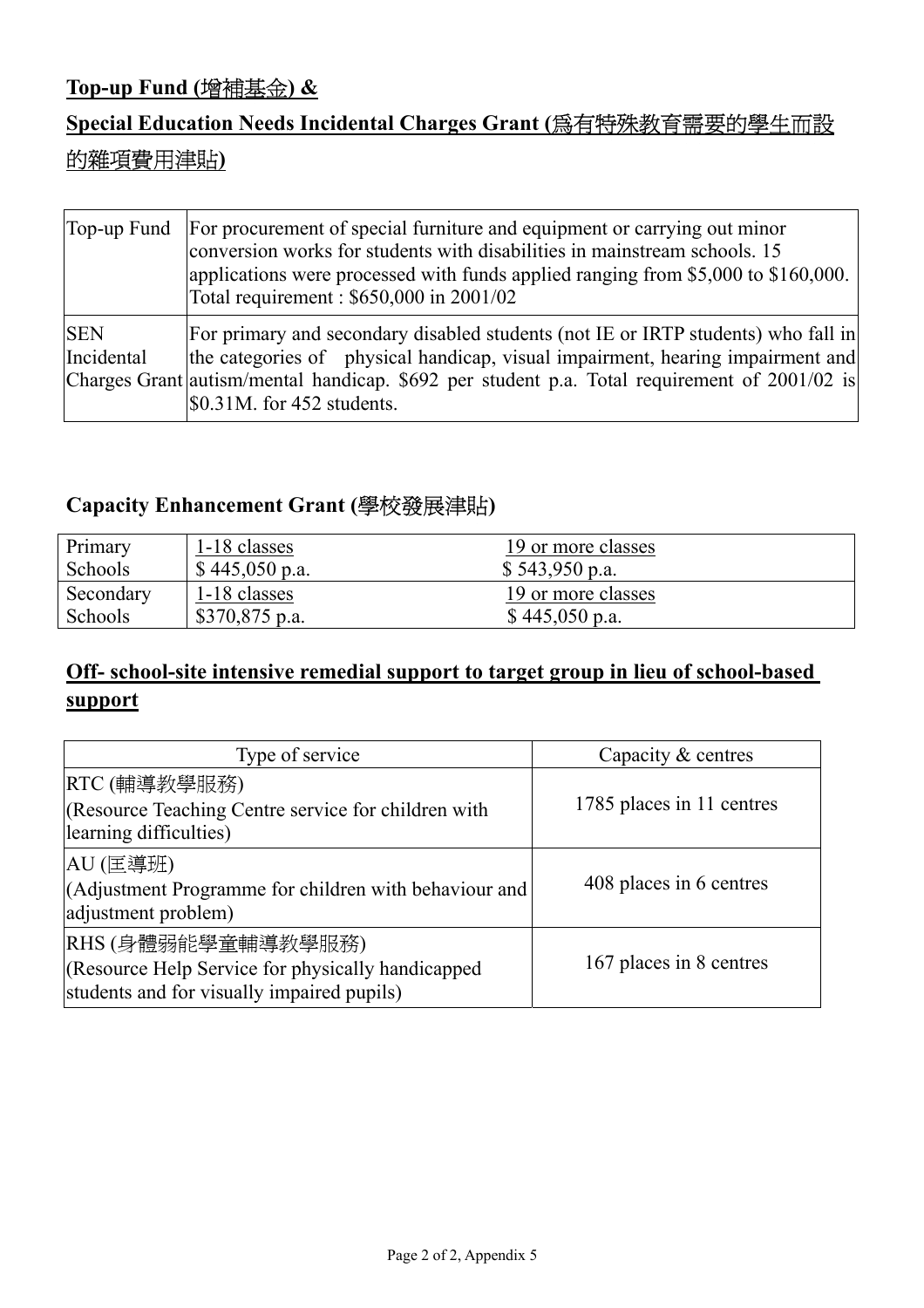#### 教育署按學童特殊教育需要而製作的資料單張、小冊子、課程指引及教材套等:

- 1. 特殊教育資料便覽 23. 《聽覺弱能兒童課程指引》(1996) 2. 特殊教育服務資料便覽 24. 《視覺弱能兒童課程指引》(1996) 3. 中、小學輔導教學服務中心簡介 25. 《弱智兒童課程指引》(1997) 4. 身體弱能學童輔導教學服務簡介 26. 「同一天空下」教材套 (1997) 9. 關懷子女 輔助成長 31. 「融合教育活動教材套」(1997) 10. 家長百寶箱 32. 「輔導成長齊參與」光碟 (1999) 11. 助聽器的認識 33. 「邁向融合之路」光碟 (2000) 18. 無線調頻系統 40. 關懷子女 輔助成長 (2001) 19. 學前弱聽兒童輔導及訓練服務 41. 「學童聲線護理」光碟 (2001) 20. 如何幫助你的弱聽學童 21. 弱聽學童巡迴輔導服務
- 
- 
- 
- 
- 
- 5. 匡導班簡介 27. 「平等齊參與•展能創明天」教材套 (1997)
- 6. 言語治療服務組 28. 《適應有困難兒童課程指引》(1998)
- 7. 教育心理學家服務組簡介 29. 《身體弱能兒童課程指引》(1999)
- 8. 如何幫助過度活躍的兒童 30. 「群育學校 院舍服務」光碟 (1999)
	-
	-
	-
- 12. 耳模的認識 34. 「培育孩子 終身學習」光碟 (2000)
- 13. 聽覺是甚麼 35. 提升學習動機:榆樹計劃初中學生輔導課程 (2000)
- 14. 弱聽的級別 36. 香港小學生特殊學習困難行為量表 (2000)
- 15. 弱聽的類別 37. 認識及幫助有特殊教育需要的學生教學指引 (2001)
- 16. 你孩子的聽覺有問題嗎 38. 教學建議:幫助特殊學習困難的學童 (2001)
- 17. 人工耳蝸簡介 39. 《幼稚園兼收弱能兒童計劃指引》(2001)
	-
	-
	- 42. 「學得生動 教得輕鬆」光碟 如何幫助有讀 寫困難的學童 (2001)
- 22. 融合教育通訊 43. 「融合教育之自閉症篇」光碟 (2001)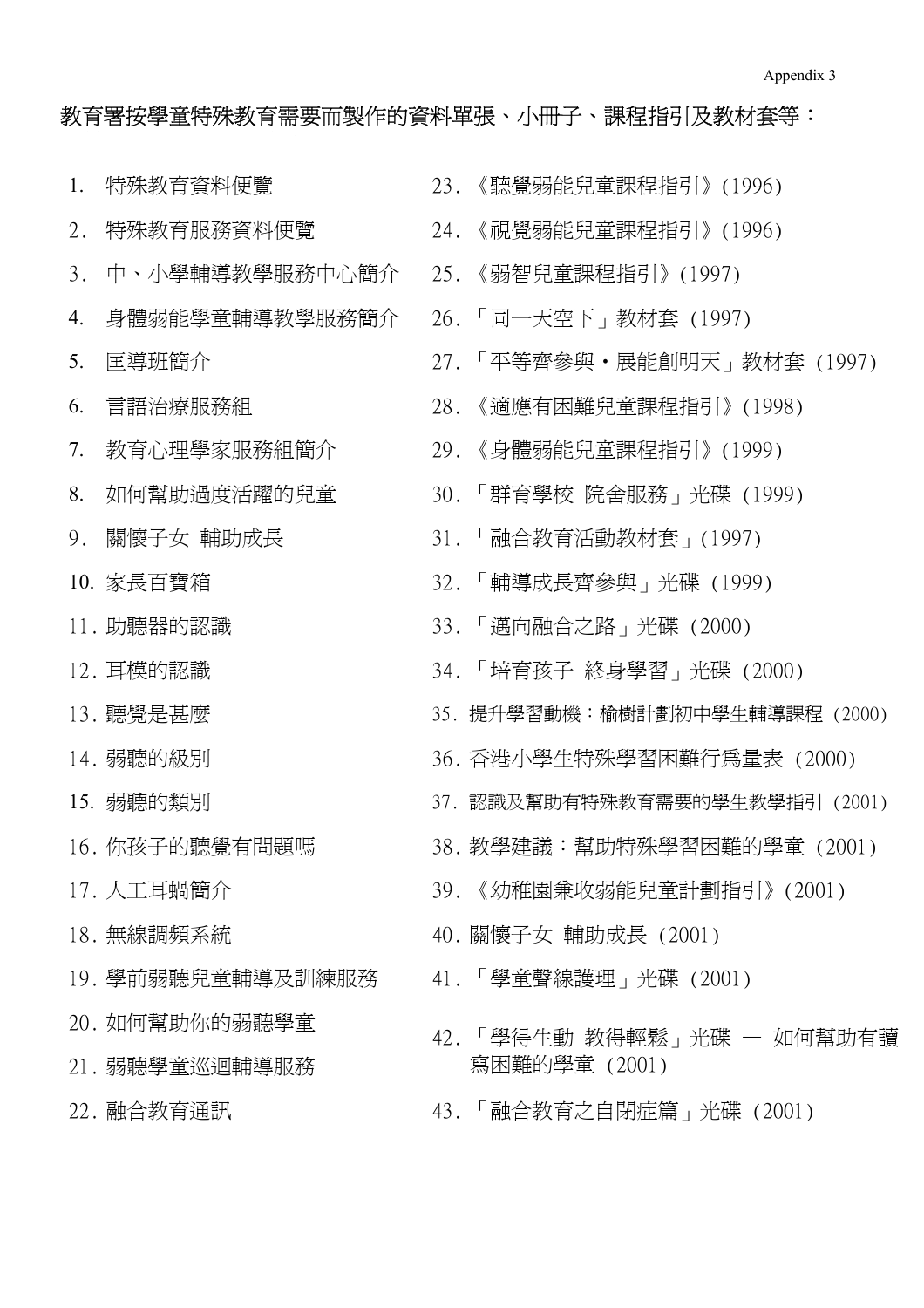# **In-service Teacher Training to Support Students with SEN in Ordinary Schools (2000/01 to date)**

| <b>Domain</b>                                    | <b>Date</b>                                                                                                                                                                                         | <b>Course Title</b>                                                                                                                             | No. of              |
|--------------------------------------------------|-----------------------------------------------------------------------------------------------------------------------------------------------------------------------------------------------------|-------------------------------------------------------------------------------------------------------------------------------------------------|---------------------|
|                                                  |                                                                                                                                                                                                     |                                                                                                                                                 | <b>Participants</b> |
| Students with<br>Learning<br><b>Difficulties</b> | 4/01<br>Identical Workshops on<br>Mind-mapping<br>$\overline{2}$<br>for<br>School-based<br>of<br>Remedial<br>Teachers<br>Support<br>Programme (SBRSP)                                               |                                                                                                                                                 | 242                 |
|                                                  | 6/01                                                                                                                                                                                                | Follow-up Seminar on Co-teaching for Teachers of<br>Remedial Teaching Programmes<br>Intensive<br>in<br>primary schools                          | 150                 |
|                                                  | 6/01<br>2 Promotional Seminars on Co-teaching for Schools<br><b>Implementing IRTP</b><br>7/01<br>Introductory Course on Helping Pupils with Special<br><b>Educational Needs in Ordinary Schools</b> |                                                                                                                                                 | 560                 |
|                                                  |                                                                                                                                                                                                     |                                                                                                                                                 | 90                  |
|                                                  | 9/01                                                                                                                                                                                                | Orientation Course for New Teachers Participating<br>in IRTP                                                                                    | 203                 |
|                                                  | 12/01<br>Workshop for Primary School Teachers on Applying<br>Learning Software to Help Pupils with Specific<br>Learning Difficulties Learn English                                                  |                                                                                                                                                 | 25                  |
|                                                  | $1/02 -$<br>2/02                                                                                                                                                                                    | 5 Identical Workshops on Co-teaching for Teachers<br>of IRTP                                                                                    | 141                 |
|                                                  | 1/02                                                                                                                                                                                                | Can't Read, won't read<br>Seminar on Teaching Relating Reading to Students<br>with Specific Learning Difficulties in Reading &<br>Writing       | 204                 |
|                                                  | 3/02                                                                                                                                                                                                | 3 Identical Workshops on Adopting Multi-sensory<br>Approach to Improve the Learning of Students with<br><b>SpLD</b> for Primary School Teachers | 100                 |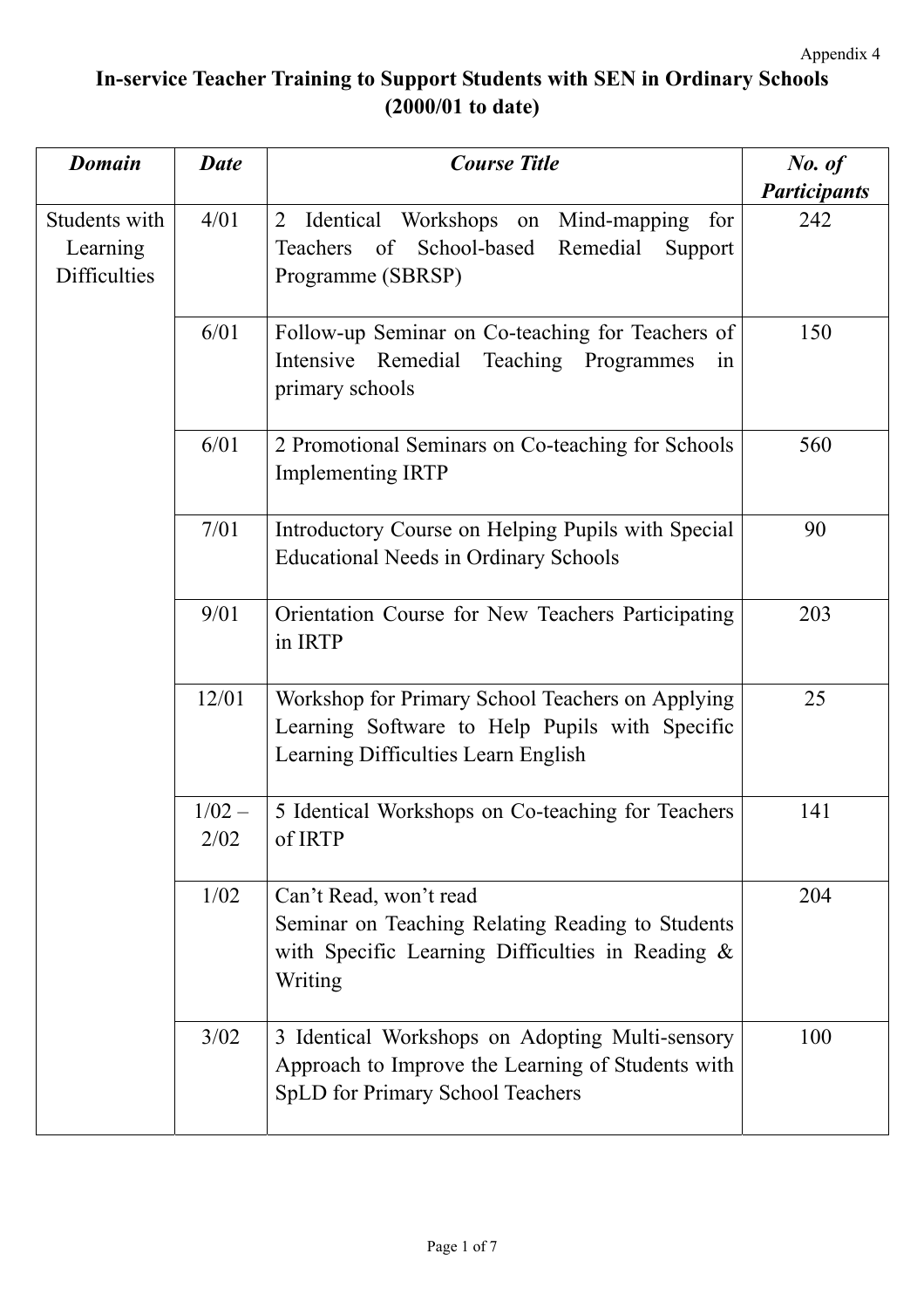| <b>Domain</b>       | <b>Date</b> | <b>Course Title</b>                                                                                                                                                                       | No. of              |
|---------------------|-------------|-------------------------------------------------------------------------------------------------------------------------------------------------------------------------------------------|---------------------|
|                     |             |                                                                                                                                                                                           | <b>Participants</b> |
| Gifted<br>Education | 11/01       | Briefing and Sharing Session on Gifted Education in<br>Hong Kong — A Step Forward                                                                                                         | 97                  |
|                     | 12/01       | Seminar on Characteristics and Learning needs of<br>Gifted Students                                                                                                                       | 31                  |
|                     | 01/02       | Seminar on Characteristics and Learning needs of<br>Gifted Students                                                                                                                       | 126                 |
|                     | 01/02       | and Experience-sharing<br><b>Briefing</b><br>Session<br>on<br>"Teacher Training Package for School-based Gifted<br>Programme on Mathematics Education"                                    | 91                  |
|                     | 02/02       | Experience-sharing<br><b>Briefing</b><br>and<br>Session<br>on<br>"Teacher Training Package for School-based Gifted<br>Programme on Mathematics Education"                                 | 167                 |
|                     | 02/02       | Briefing on the Development of Gifted Education in<br>Hong Kong for M.Ed. Students of CUHK &<br>Psychology students of HKU                                                                | 50                  |
|                     | 02/02       | Experience-sharing<br>Briefing<br>and<br>Session<br>on<br>"Teacher Training Package for School-based Gifted<br>Programme on General Studies for Primary Schools<br>and Science Education" | 52                  |
|                     | 02/02       | Experience-sharing<br>Briefing<br>Session<br>and<br>on<br>"Teacher Training Package for School-based Gifted<br>Programme on General Studies for Primary Schools<br>and Science Education" | 71                  |
|                     | 03/02       | Experience-sharing<br><b>Briefing</b><br>Session<br>and<br>on<br>"Teacher Training Package for School-based Gifted<br>Programme on Creative Thinking"                                     | 43                  |
|                     | 03/02       | and Experience-sharing<br><b>Briefing</b><br>Session<br>on<br>"Teacher Training Package for School-based Gifted<br>Programme on Creative Thinking"                                        | 118                 |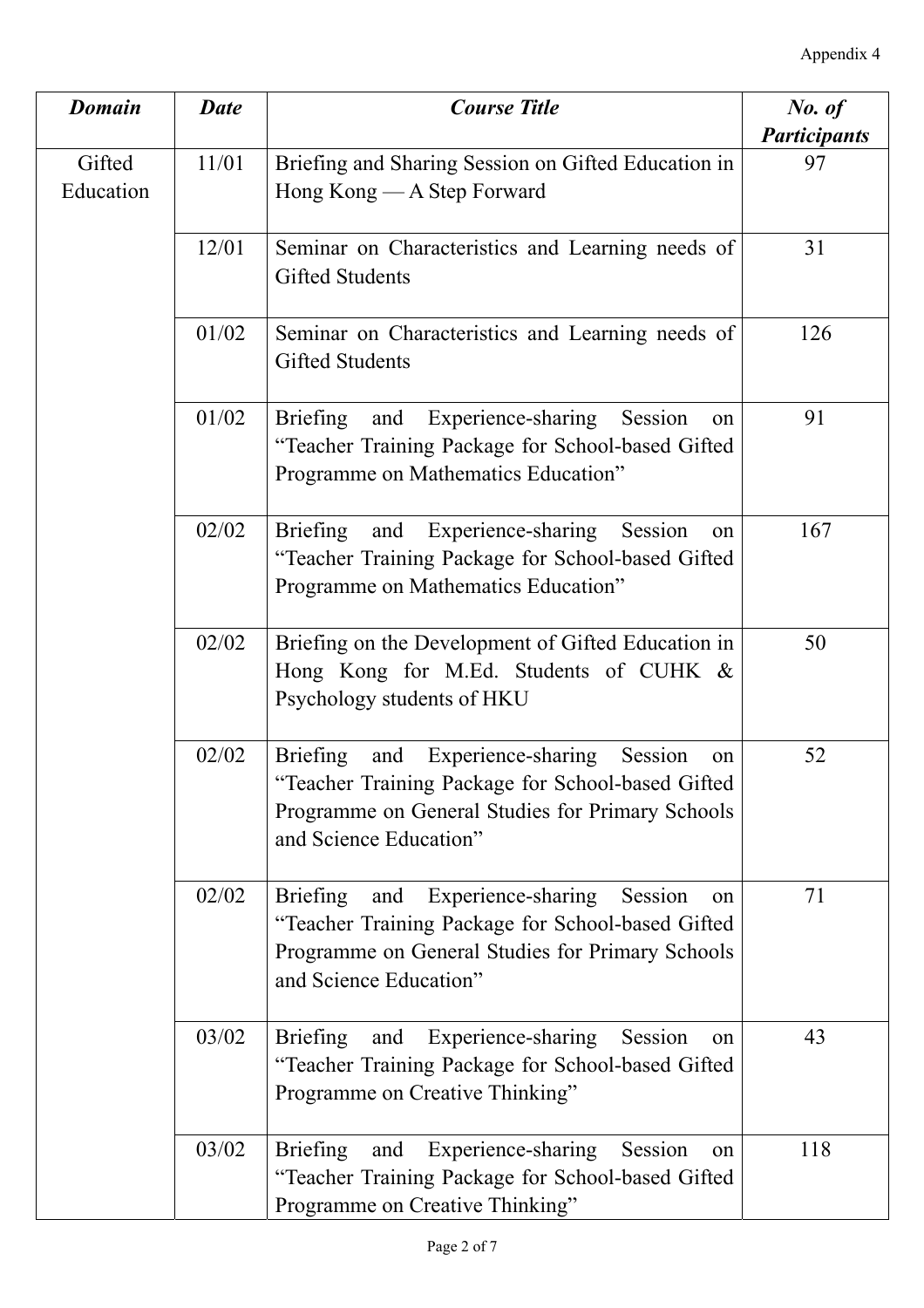| <b>Domain</b>       | <b>Date</b>        | <b>Course Title</b>                                                                                                                                  | No. of              |
|---------------------|--------------------|------------------------------------------------------------------------------------------------------------------------------------------------------|---------------------|
|                     |                    |                                                                                                                                                      | <b>Participants</b> |
| Gifted<br>Education | 03/02              | Briefing and Experience-sharing<br>Session<br>on<br>"Teacher Training Package for School-based Gifted<br>Programme on Affective Education"           | 38                  |
|                     | 03/02              | Briefing and Experience-sharing<br>Session<br>on<br>"Teacher Training Package for School-based Gifted<br>Programme on Affective Education"           | 31                  |
|                     | 04/02<br>(planned) | Seminar on Curriculum Models and Contents in<br>Gifted Education                                                                                     |                     |
|                     | 05/02              | Seminar on Curriculum Models and Contents in<br><b>Gifted Education</b>                                                                              |                     |
|                     | 05/02              | and Experience-sharing<br>Session<br>Briefing<br>on<br>"Teacher training Package for School-based Gifted<br>Progarmme on Project Learning"           |                     |
|                     | 05/02              | and Experience-sharing<br>Session<br>Briefing<br>on<br>"Teacher training Package for School-based Gifted<br>Progarmme on Project Learning"           |                     |
|                     | 05/02              | General Briefing and Sharing Session on Gifted<br>Education in Hong Kong                                                                             |                     |
|                     | 06/02              | Briefing Session on "Guidelines on School-based<br>Gifted Development Programmes"                                                                    |                     |
|                     | 06/02              | and Experience-sharing<br>Briefing<br>Session<br>on<br>"Teacher Training Package for School-based Gifted<br>Programme on Chinese Language Education" |                     |
|                     | 06/02              | and Experience-sharing<br>Briefing<br>Session<br>on<br>"Teacher Training Package for School-based Gifted<br>Programme on Chinese Language Education" |                     |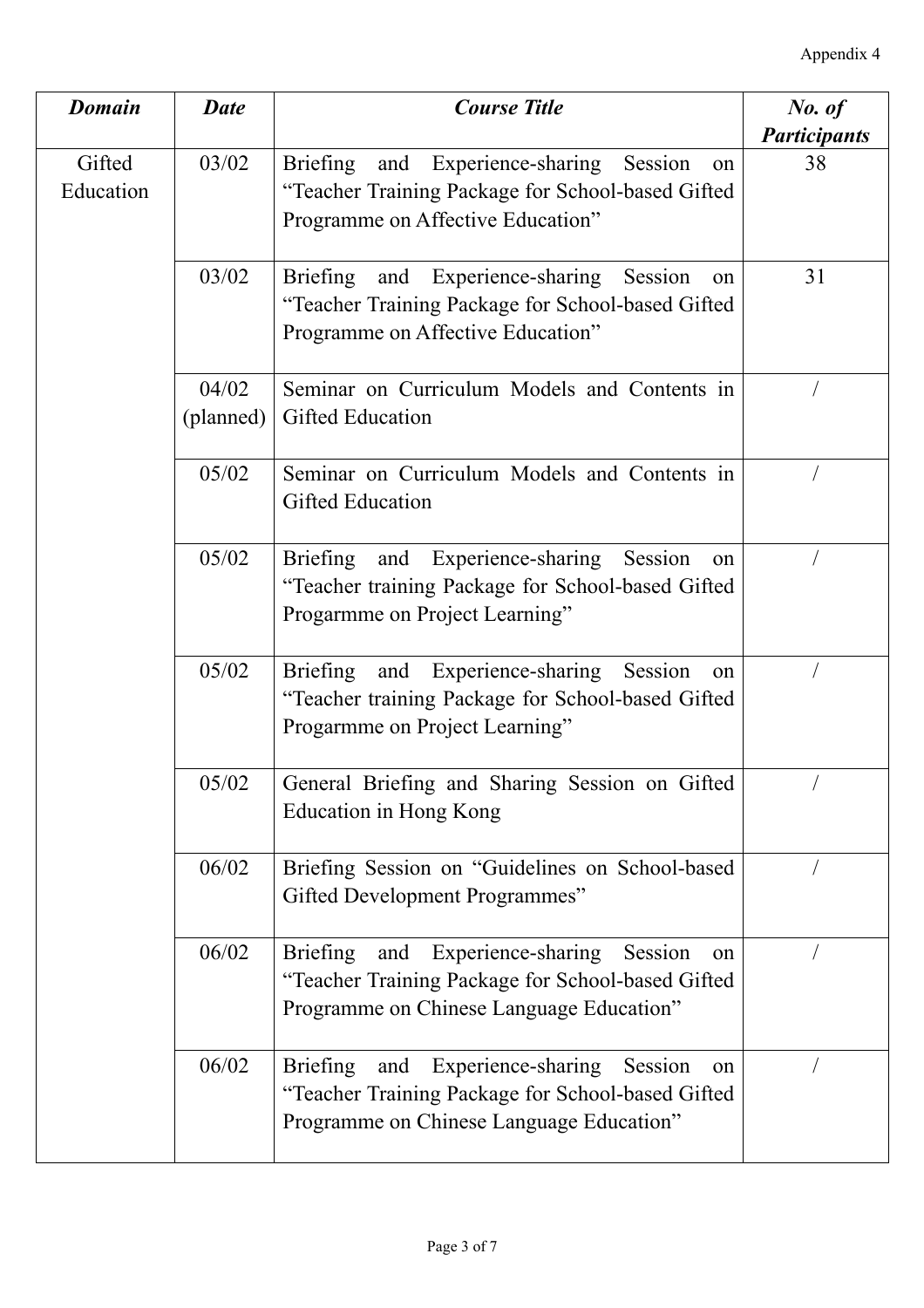| <b>Domain</b>        | Year  | <b>Course Title</b>                                                    | No. of              |
|----------------------|-------|------------------------------------------------------------------------|---------------------|
|                      |       |                                                                        | <b>Participants</b> |
| Specific<br>Learning | 00/01 | Territory-wide Seminars/Workshops for Teachers                         | 900                 |
| <b>Difficulties</b>  | 00/01 | School-based Seminars/Workshops for Teachers                           | 1838                |
|                      | 00/01 | Workshop for new IRTP teachers/RTU&IE advisers                         | 68                  |
|                      | 00/01 | Lecture for HKIEd Staff                                                | 30                  |
|                      | 00/01 | Sharing sessions/Seminar/Workshop for SGO/T                            | 307                 |
|                      | 00/01 | Seminar/Workshops for NGO – Social Worker $\&$<br>Children's Home      | 150                 |
|                      | 00/01 | Seminars/Workshops for Parents                                         | 30                  |
|                      | 00/01 | Short-Term<br>learning<br>Support<br>for<br>groups<br>Parents/students | 421/395             |
|                      | 01/02 | Teritory-wide Seminars/Workshops for Teachers                          | 256                 |
|                      | 01/02 | School-based Seminars/Workshops for Teachers                           | 1226                |
|                      | 01/02 | Workshop for new IRTP teachers/RTU&IE advisers                         | 40                  |
|                      | 01/02 | Sharing sessions/Seminar/Workshop for SGO/T                            | 30                  |
|                      | 01/02 | Seminar/Workshops for NGO – Social Worker $\&$<br>Children's Home      | 60                  |
|                      | 01/02 | Seminars/Workshops for Parents                                         | 60                  |
|                      | 01/02 | Short-Term<br>learning<br>Support<br>for<br>groups<br>Parents/students | 269/269             |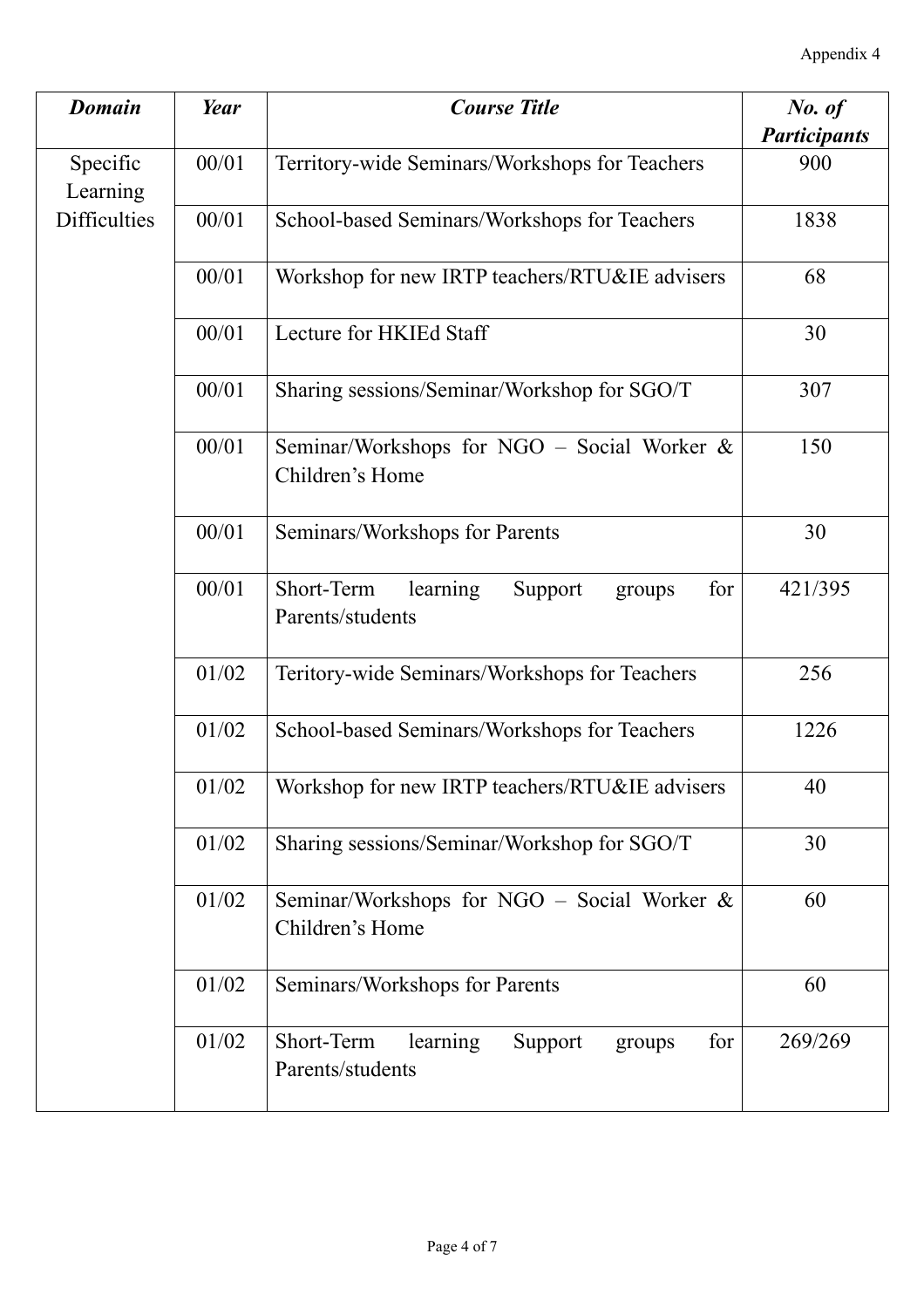| <b>Domain</b>                                              | <b>Date</b>        | <b>Course Title</b>                                                                                                                         | No. of              |
|------------------------------------------------------------|--------------------|---------------------------------------------------------------------------------------------------------------------------------------------|---------------------|
|                                                            |                    |                                                                                                                                             | <b>Participants</b> |
| Research<br>Project on<br>Individual<br><b>Differences</b> | 03/01              | Sharing seminar on Individual Differences Project<br>for primary school heads, deputy heads and<br>teachers                                 | 170                 |
|                                                            | 11/01              | Seminar on "Study on Individual Differences' -<br>Building on Variation" for primary school heads,<br>deputy heads and teachers             | 86                  |
|                                                            | 11/01              | Seminar on "Study on Individual Differences' -<br>Cross Level Subject Setting" for primary school<br>heads, deputy heads and teachers       | 74                  |
|                                                            | 11/01              | Seminar on "Study on Individual Differences' -<br>Motivation and Models of Learning" for primary<br>school heads, deputy heads and teachers | 84                  |
|                                                            | 11/01              | Seminar on "Study on Individual Differences' -<br>Learning Community" for primary school heads,<br>deputy heads and teachers                | 104                 |
|                                                            | 11/01              | Seminar on "Study on Individual Differences' -<br>Information Technology" for primary school heads,<br>deputy heads and teachers            | 45                  |
|                                                            | 06/02<br>(planned) | Workshop on Catering for Individual Differences:<br><b>Cross Level Subject Setting</b>                                                      |                     |
|                                                            | 06/02              | Workshop on Catering for Individual Differences:<br>Motivation and Models of Learning                                                       |                     |
|                                                            | 06/02              | Workshop on Catering for Individual Differences:<br>Learning Community                                                                      |                     |
|                                                            | 06/02              | Workshop on Catering for Individual Differences:<br><b>Building on Variation</b>                                                            |                     |
|                                                            | 07/02              | Workshop on Catering for Individual Differences:<br><b>Information Technology</b>                                                           |                     |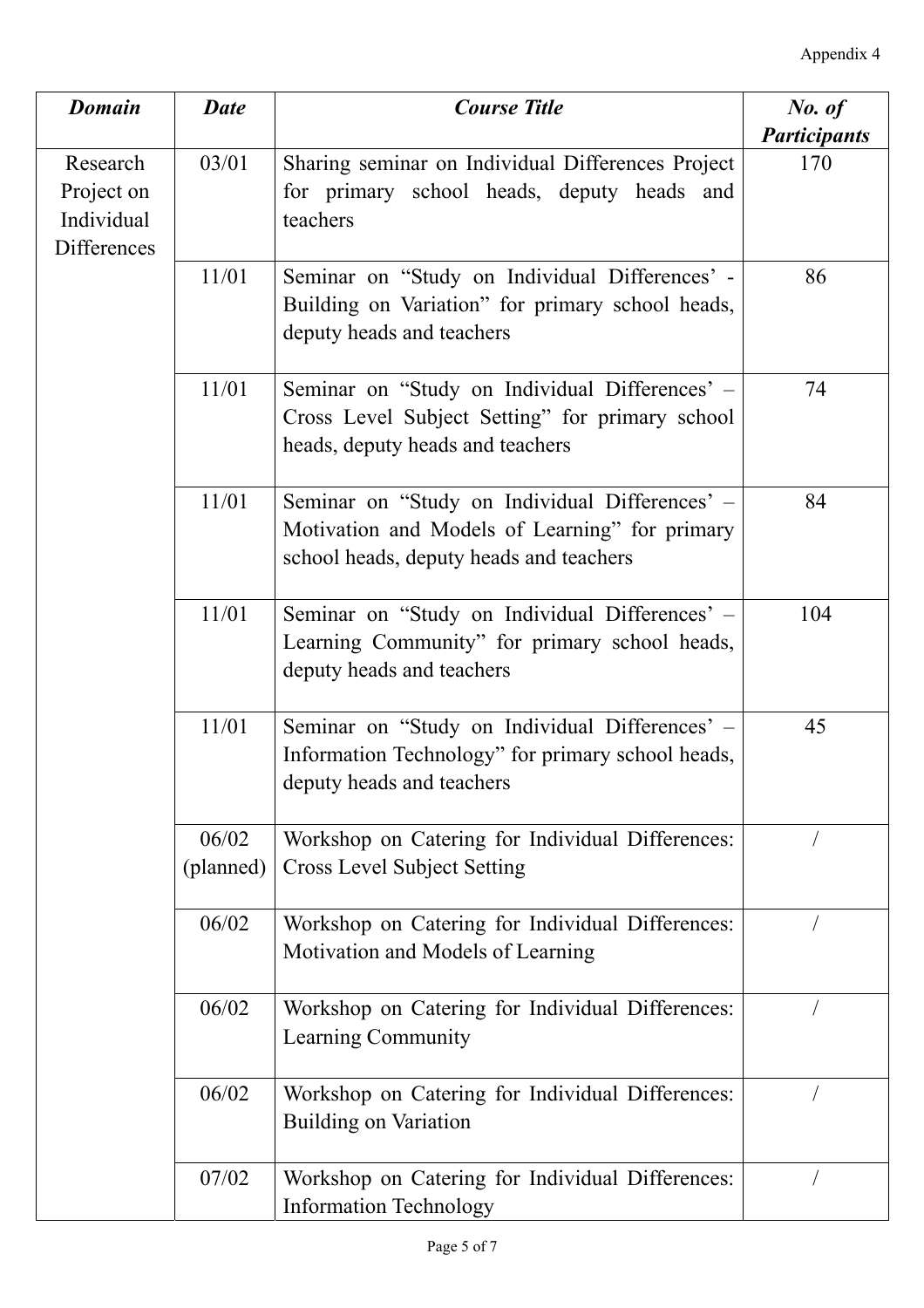| <b>Domain</b>           | <b>Date</b>            | <b>Course Title</b>                                   | <b>Target Group</b>                         | No. of                     |
|-------------------------|------------------------|-------------------------------------------------------|---------------------------------------------|----------------------------|
| Integrated<br>Education | 4/00 &<br>12/00        | 「邁向成功之融合教育」60 小時<br>教師培訓課程(此課程由香港教育<br>學院獲優質教育基金資助進行) | 資源教師及其他教師                                   | <b>Participants</b><br>120 |
|                         | 12/00                  | 「推廣融教育」研討會                                            | 全港學校的校長與教師                                  | 180                        |
|                         | 02/01<br>$\&$<br>04/01 | 與弱能學童的家長建立夥伴關係硏討會<br>及工作坊                             | 校長、資源教師、教師<br>助理及學生輔導主任等                    | 260                        |
|                         | 03/01                  | 利用音樂治療幫助有特殊教育需要學童<br>研討會                              | 教育署同工                                       | 46                         |
|                         | 03/01                  | 聽覺言語治療硏討會                                             | 教育署同工                                       | 40                         |
|                         | 04/01                  | 輔導自閉症學童硏討會 (中、小學各一<br>節)                              | 校長及教師                                       | 630                        |
|                         | 05/01                  | 融合教育校本工作坊 (2001/02)                                   | 25 所在 2001/02 學年<br>加入融合教育的全體教<br>職員        | 1250                       |
|                         | 06/01                  | 融合教育 ― 校長會議                                           | 25 所在 2001/02 學年<br>加入融合教育的校長               | 60                         |
|                         | 06/01                  | 融合教育經驗交流會                                             | 40 所在 2001/02 學年<br>推行融合教育的校長、<br>資源教師及有關教師 | 40                         |
|                         | 06/01                  | 融合教育開展工作坊                                             | 65 所在 2001/02 學年<br>推行融合教育的學校的<br>有關教師      | 240                        |
|                         | 10/01                  | 幫助在主流學就讀自閉症或聽覺受損學<br>生研討會                             | 校長及教師                                       | 610                        |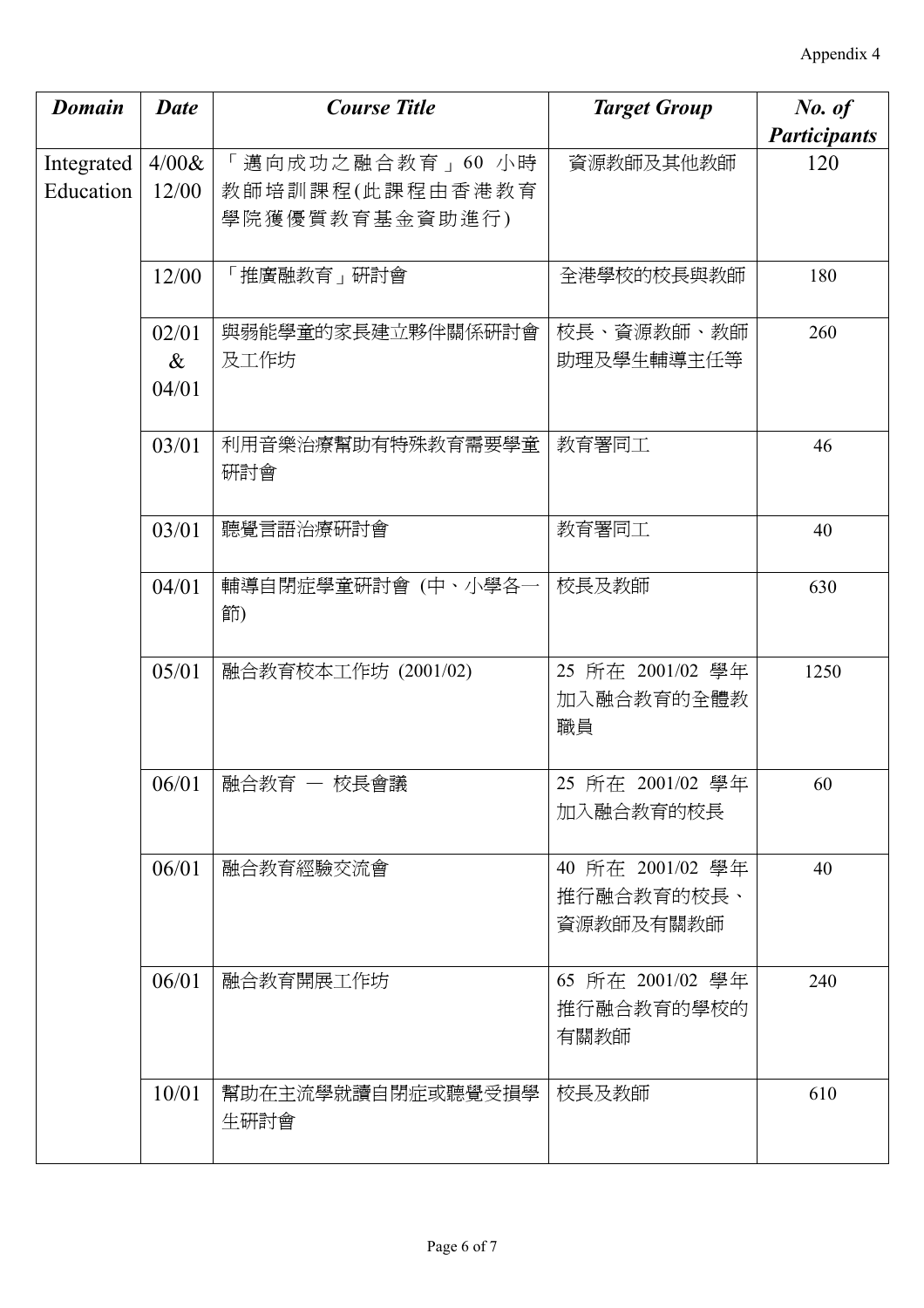| <b>Domain</b>           | <b>Date</b>           | <b>Course Title</b>            | <b>Target Group</b>                             | No. of<br><b>Participants</b> |
|-------------------------|-----------------------|--------------------------------|-------------------------------------------------|-------------------------------|
| Integrated<br>Education | 11/01                 | 「迂迴曲折的童年、千變萬化的人生」 <br>硏討會      | 校長及教師                                           | 756                           |
|                         | 01/02                 | 「培養積極態度及技巧,共創全校參<br>與的融合教育」工作坊 | 小學及中學校長及教<br>師                                  | 139                           |
|                         | 02/02                 | 有效教導及管理自症學童經驗分享會               | 小學及中學校長及教<br>師                                  | 168                           |
|                         | $01 - 07/02$<br>(計劃中) | 三十小時的融合教育引導課程                  | 校長及教師                                           |                               |
|                         | 04/02<br>至<br>03/03   | 融合教育校本工作坊 (2002/03)            | 25-40 所在 2002/03<br>學年加入推行融合教<br>育的學校的全體教職<br>員 |                               |
|                         | 05/02                 | 如何運用音樂治療協助自閉症及聽覺<br>受損學童       | 113 所推行全校參與<br>模式融合教育學校的<br>教師                  |                               |
|                         | 06/02                 | 融合教育開展工作坊                      | 113 所在 2002/03 學<br>年推行融合教育的學<br>校的有關教師         |                               |
|                         | 06/02                 | 融合教育校長工作坊一「如何制訂校<br>本的融合政策」    | 113 所推行全校參與<br>模式融合教育學校的<br>校長 / 行政人員           |                               |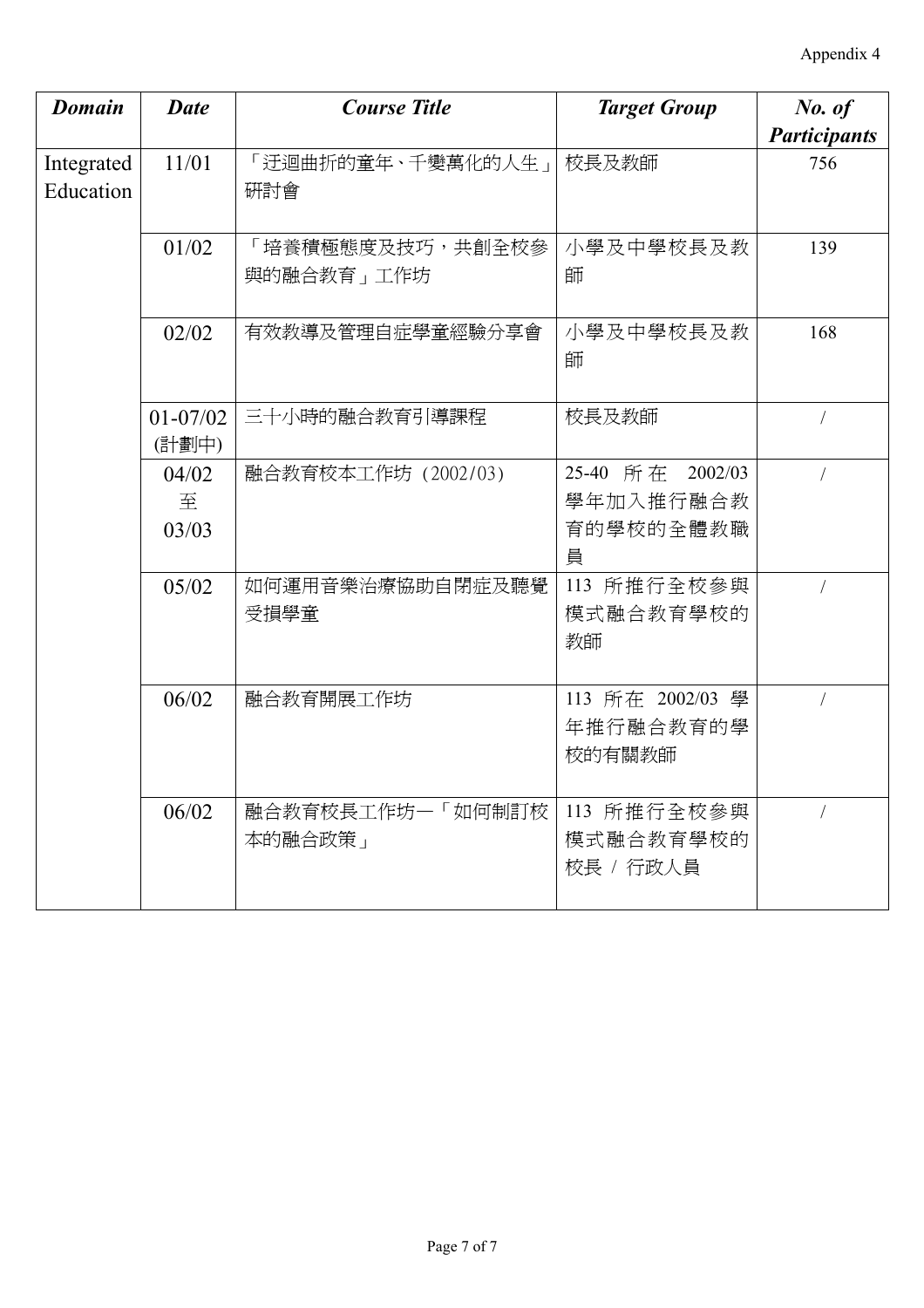# **Flow Chart of Assessment and Referral Routes and Services for SEN Children from Pre-school Stage to Primary-school Stage**

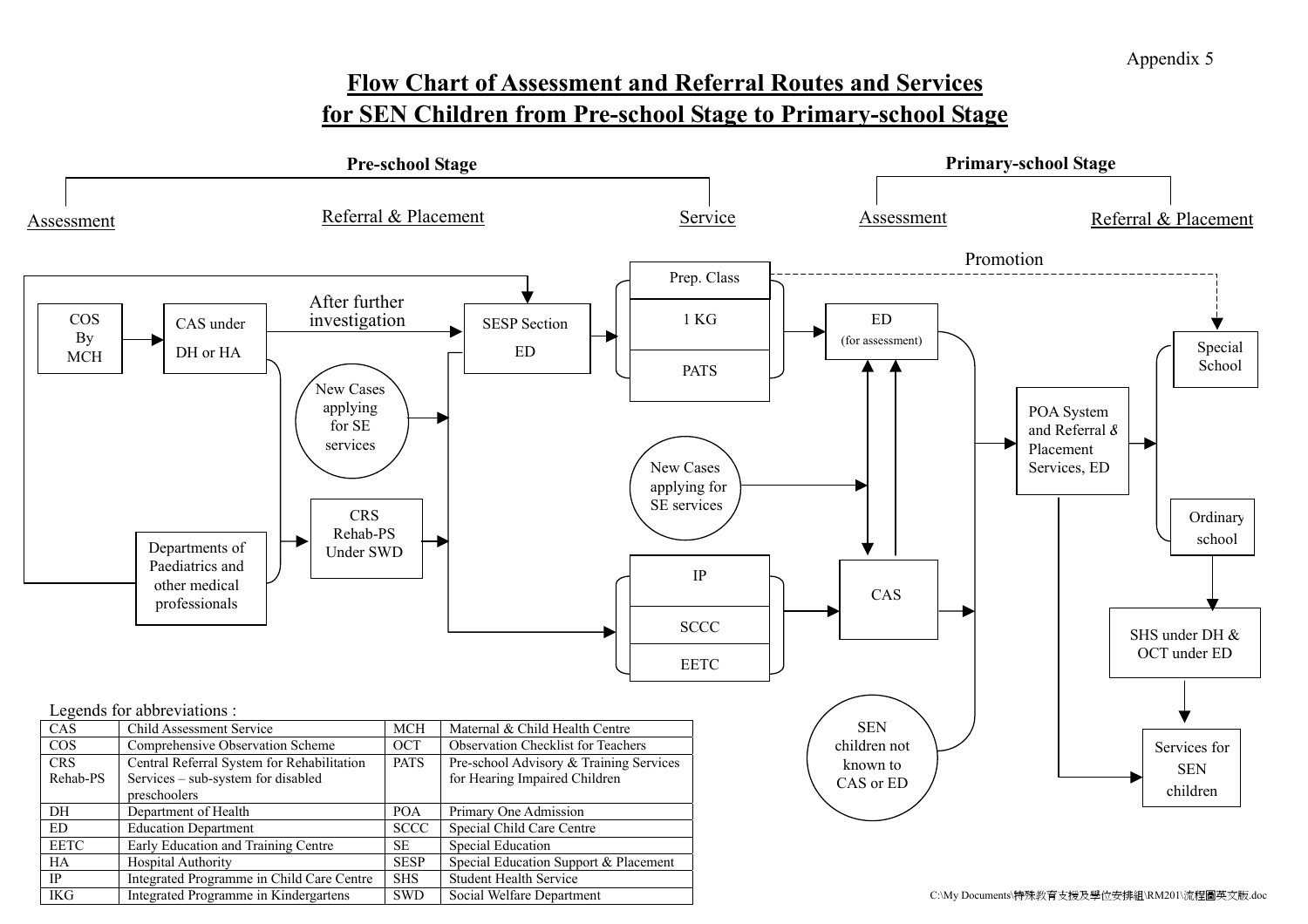#### **Existing Services for Children with Special Educational Needs (SEN) in Primary Schools** Appendix 6

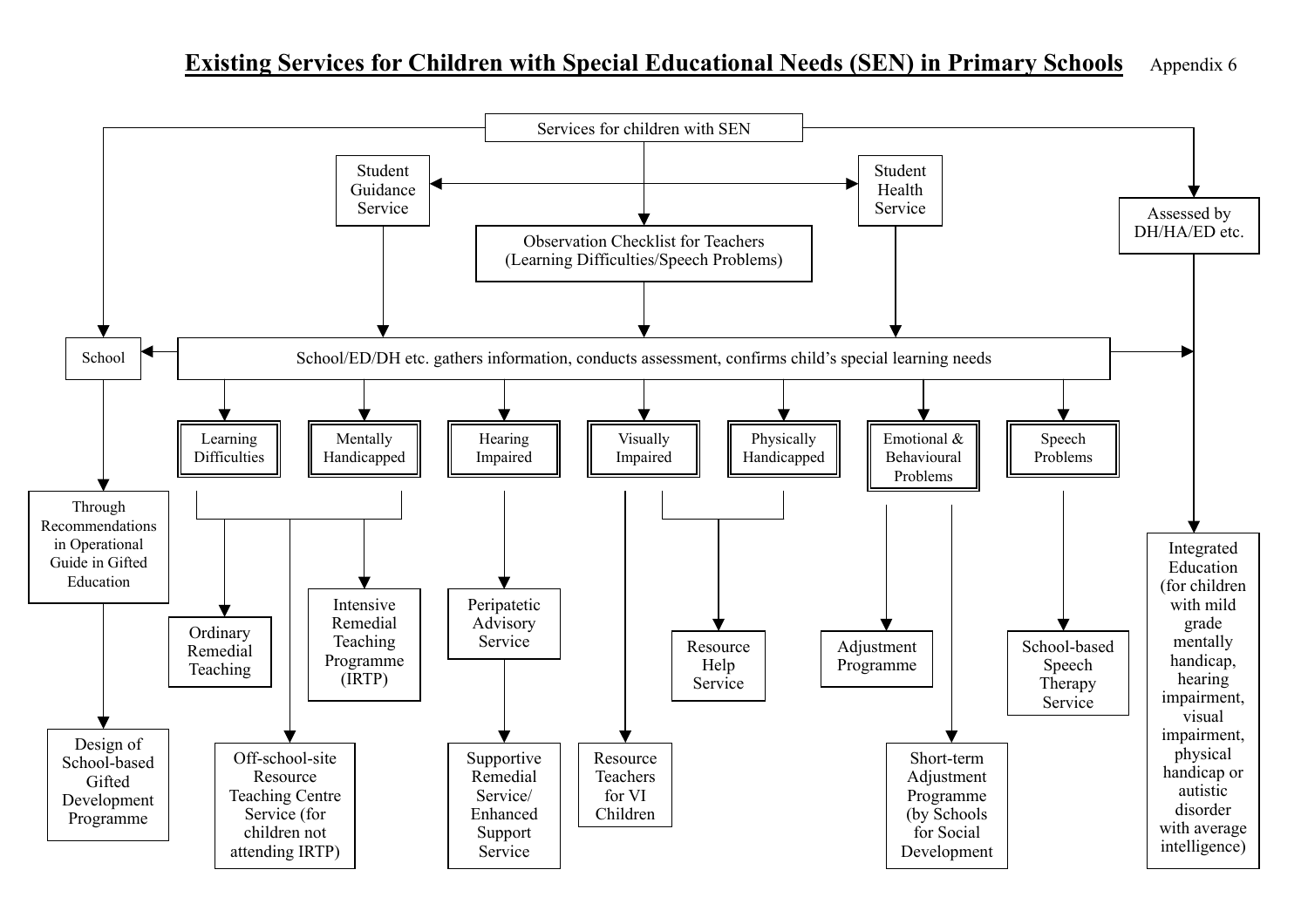Appendix 7

# **Strengthened Support to Student Diversity in Secondary Schools (2001/02)**

| Support measures/activities                                                         | Timeframe        |
|-------------------------------------------------------------------------------------|------------------|
| Briefing for ED staff on:                                                           | Early April 2001 |
| the impact of the new SSPA mechanism                                                |                  |
| the support strategy                                                                |                  |
| the resources/support services available                                            |                  |
|                                                                                     |                  |
| Briefing for school heads and senior teachers on how to cater for student diversity | Mid April 2001   |
| and the available resources and support services                                    |                  |
|                                                                                     |                  |
| Workshops plus display of resource materials for teachers                           | May to June 2001 |
| Seminars for school heads and teachers on:                                          | June 2001        |
| students' diverse learning needs                                                    |                  |
| school-based curriculum design for English, Chinese and mathematics                 |                  |
| diversified teaching and learning strategies                                        |                  |
|                                                                                     |                  |
| Visits to 'high risk' schools to identify schools' needs and prepare them for       | <b>June 2001</b> |
| meeting students' diverse needs                                                     |                  |